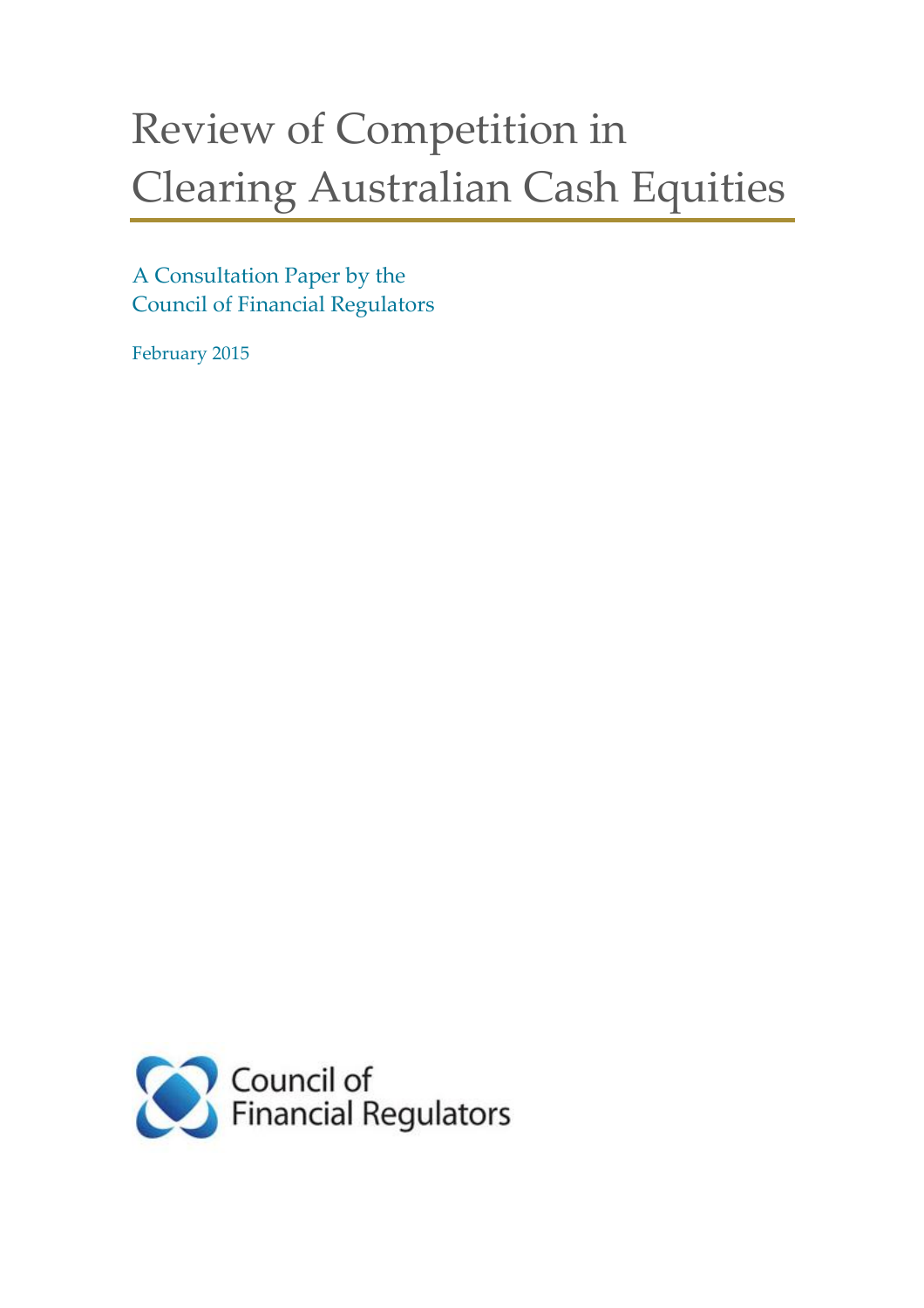© Australian Prudential Regulation Authority, Australian Securities and Investments Commission, Reserve Bank of Australia and the Department of the Treasury 2015. All rights reserved.

The contents of this publication shall not be reproduced, sold or distributed without the prior consent of the Australian Prudential Regulation Authority, Australian Securities and Investments Commission, Reserve Bank of Australia and the Department of the Treasury.

ISBN 978-0-9924944-5-2 (Online)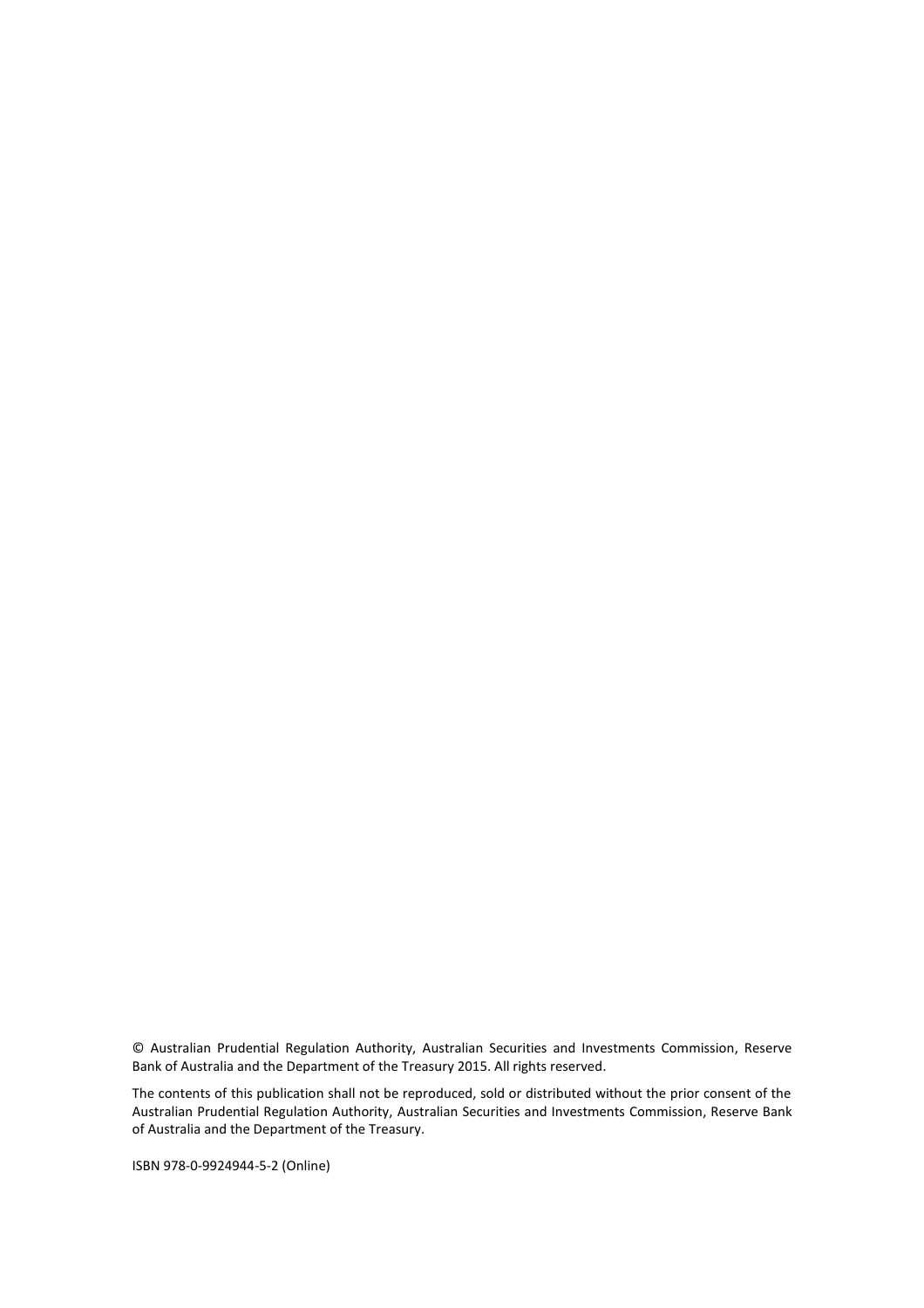# Consultation Process

#### *Request for feedback and comments*

This Consultation Paper seeks stakeholder views on the issues raised by the Council of Financial Regulators (CFR) in relation to competition in clearing of the Australian cash equity market.

Submissions should include the name of your organisation (or your name if the submission is made as an individual) and contact details for the submission, including an email address and contact telephone number where available.

While submissions may be lodged electronically or by post, electronic lodgement is strongly preferred. For accessibility reasons, please email responses in a Word or RTF format. An additional PDF version may also be submitted.

All information (including name and contact details) contained in submissions will be made available to the public on the CFR website, unless you indicate that you would like all or part of your submission to remain in confidence. Automatically generated confidentiality statements in emails do not suffice for this purpose. Respondents who would like part of their submission to remain in confidence should provide this information marked as such in a separate attachment. Any future request made under the *Freedom of Information Act 1982* for a submission marked 'confidential' to be made available will be determined in accordance with that Act.

In addition to seeking submissions, the CFR will be conducting stakeholder consultation meetings during March 2015. Expressions of interest for a stakeholder consultation meeting are invited by **27 February 2015**.

Closing date for submissions: **27 March 2015**

| Mail:      | Manager                                                                   |
|------------|---------------------------------------------------------------------------|
|            | Banking and Capital Markets Regulation Unit                               |
|            | <b>Financial System and Services Division</b>                             |
|            | The Treasury                                                              |
|            | Langton Crescent                                                          |
|            | PARKES ACT 2600                                                           |
| Email:     | financialmarkets@treasury.gov.au                                          |
| Enguiries: | Enquiries can be initially directed to Daniel McAuliffe (02 6263 2804) or |
|            | Kaz Tsukamoto (02 6263 3356)                                              |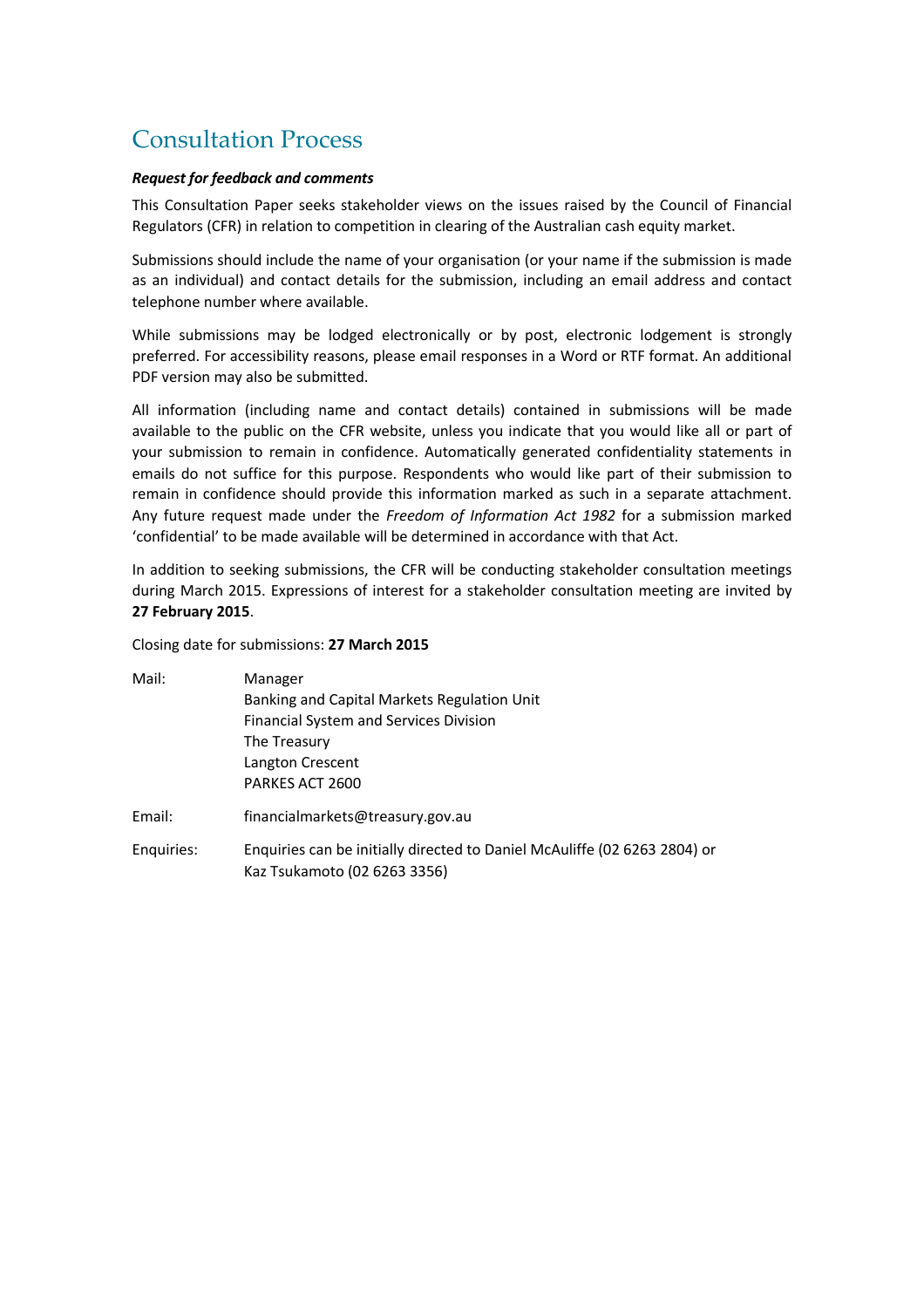# **Contents**

| $\mathbf{1}$ . | Introduction                            | 1  |
|----------------|-----------------------------------------|----|
| 2.             | <b>Background</b>                       | 1  |
| 3.             | <b>Policy Approaches</b>                | 4  |
| 4.             | Competition                             | 6  |
| 5.             | Monopoly                                | 11 |
| 6.             | <b>Next Steps</b>                       | 17 |
|                | <b>Appendix: Consultation Questions</b> |    |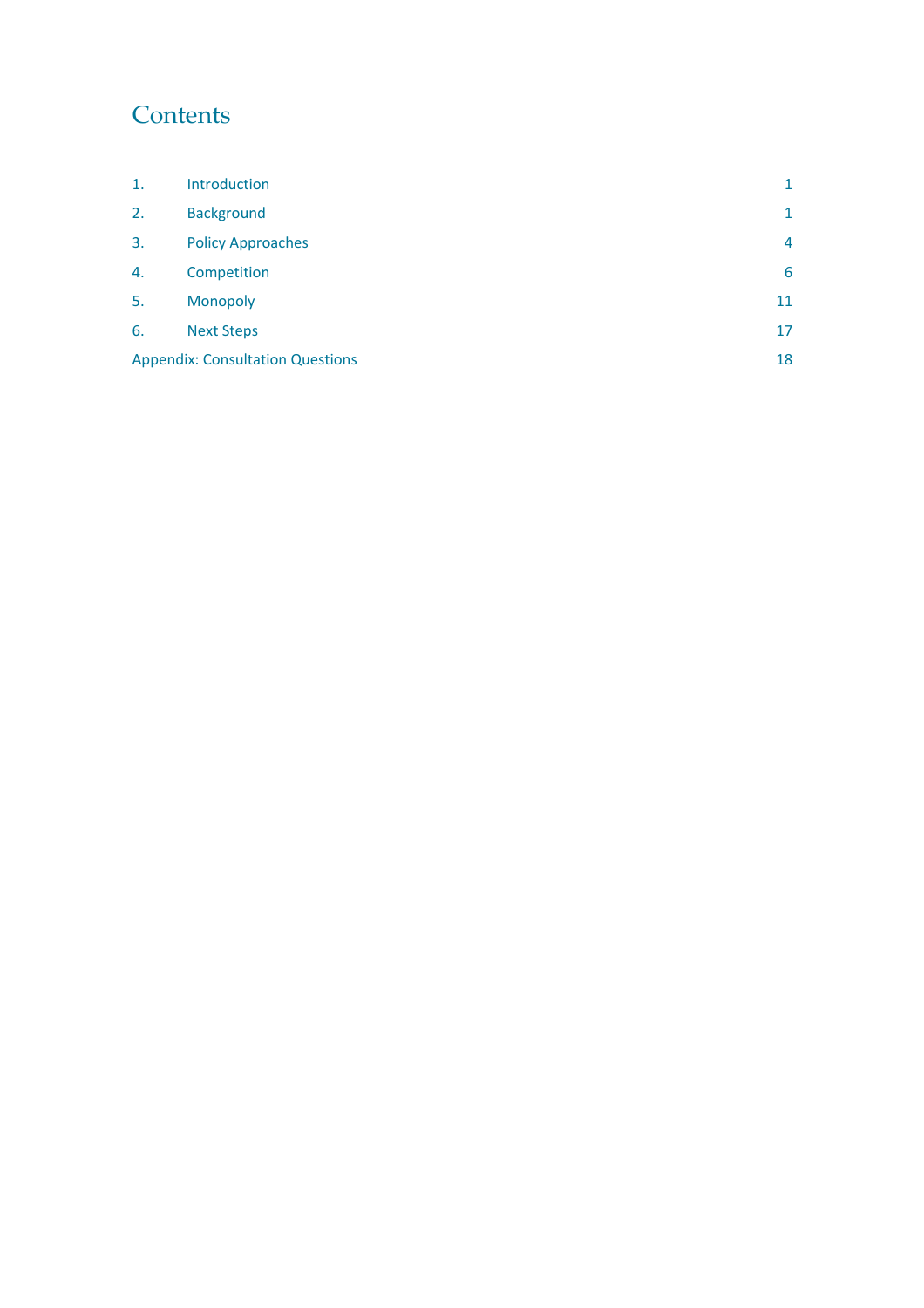## 1. Introduction

On 11 February 2015, the Assistant Treasurer, the Hon Josh Frydenberg MP, announced that the CFR would conduct a review of competition in the clearing of Australian cash equities.<sup>1</sup> This review will be carried out by the Australian Securities and Investments Commission (ASIC), the Reserve Bank of Australia (the Bank) and the Australian Treasury on behalf of the CFR, with the assistance of the Australian Competition and Consumer Commission (ACCC) – collectively, the Agencies.

This follows a review in 2012 in which the Agencies examined the implications of competition in the clearing and settlement of Australian cash equities (the 2012 Review).<sup>2</sup>

In light of stakeholder feedback received during the 2012 Review, the Agencies recommended to the government that a decision on any licence application from a central counterparty (CCP) seeking to compete in the Australian cash equity market be deferred for two years and, in the meantime, that ASX be encouraged to work with industry to develop a Code of Practice.<sup>3</sup> The recommendations of the 2012 Review were endorsed by the government in February 2013.<sup>4</sup>

The Agencies committed to carrying out a review at the end of the two years. With the two-year period due to end in early 2015, this Consultation Paper sets out the scope of the Agencies' review and the issues that will be considered. The review is also consistent with the 2014 Financial System Inquiry's recommendation that the state of competition in the financial sector should be reviewed every three years. Following the consultation process, the Agencies will consider stakeholder submissions and will advise the government of the findings of their review in due course.

# 2. Background

## 2.1 Clearing and Settlement of the Australian Cash Equity Market

To date, there has been no competition in the clearing and settlement of ASX-quoted securities (ASX securities). ASX securities are cleared and settled by subsidiaries of the ASX Group – ASX Clear Pty Ltd (ASX Clear) and ASX Settlement Pty Ltd (ASX Settlement), respectively. Although these two entities are legally separate, they are operationally integrated, with clearing and settlement of ASX securities occurring through a shared operating system, CHESS.

Chi-X Australia Pty Ltd (Chi-X) operates a competing trading venue for ASX securities. Trades executed on the Chi-X market are cleared and settled by ASX Clear and ASX Settlement, respectively, using the Trade Acceptance Service (TAS). ASX developed the TAS to allow trades executed on approved market operators' platforms to be submitted to ASX Clear and ASX Settlement. ASX Settlement also provides settlement arrangements for approved listing market operators under the Settlement Facilitation Service (SFS). ASX makes the TAS and SFS available under a published set of contractual terms of service, which specify service levels and include operational and technical requirements.

 $\frac{1}{1}$ The announcement is available at <http://jaf.ministers.treasury.gov.au/media-release/006-2015/>.

<sup>2</sup> A paper outlining the issues for consideration was issued in June 2012: see CFR (2012), 'Competition in the Clearing and Settlement of the Australian Cash Equity Market: Discussion Paper', June. Available at <http://www.treasury.gov.au/ConsultationsandReviews/Consultations/2012/Competition-in-the-clearing-andsettlement-of-the-Australian-cash-equity-market>.

<sup>3</sup> The CFR's advice on competition in clearing of the cash equity market and the final report of the 2012 Review are available at <http://www.treasury.gov.au/PublicationsAndMedia/Publications/2013/competition-of-thecash-equity-market>.

<sup>4</sup> The government's response to the Agencies' recommendations is available at <http://ministers.treasury.gov.au/DisplayDocs.aspx?doc=pressreleases/2013/022.htm&pageID=&min=wms&Ye ar=&DocType=0>.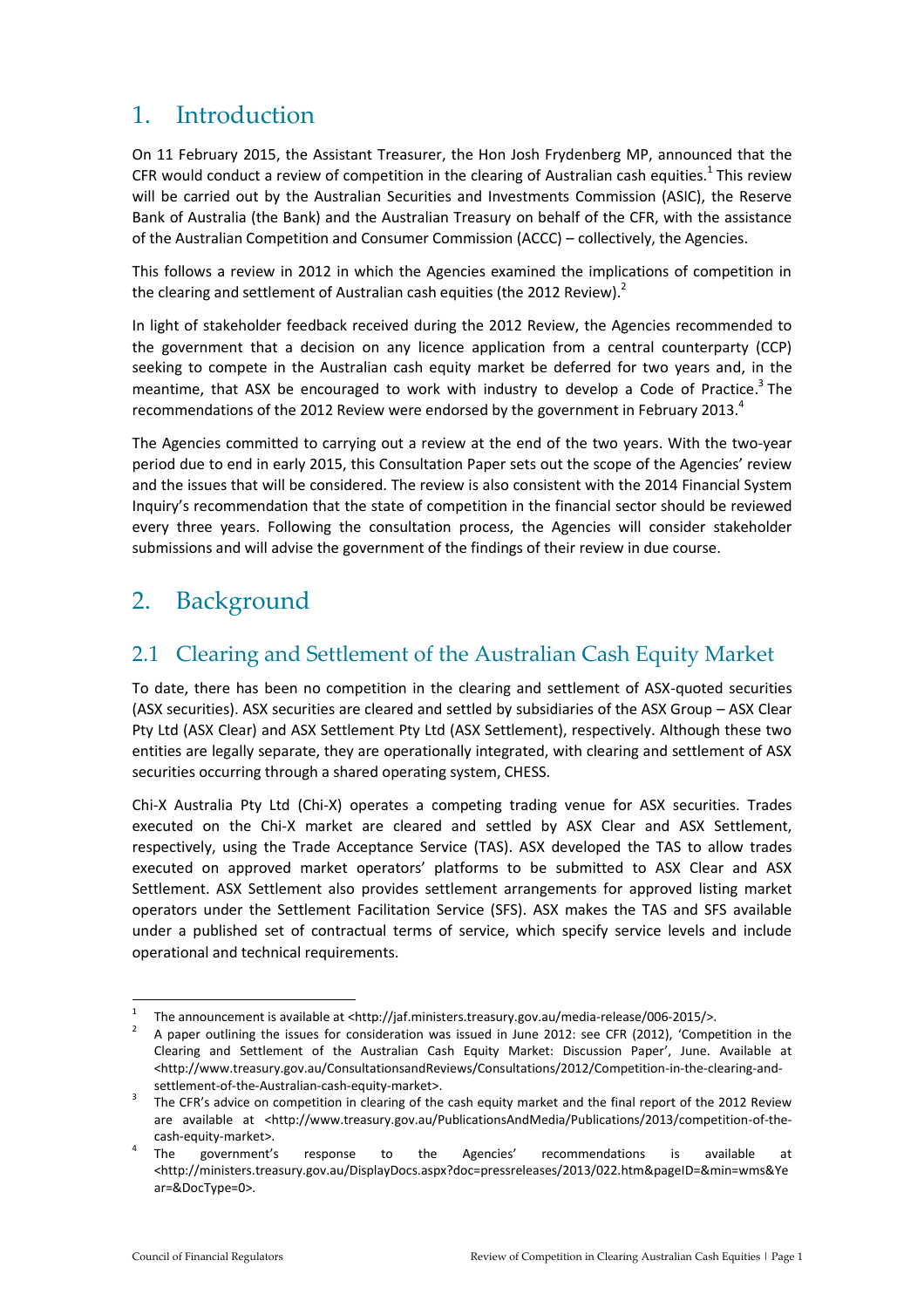## 2.2 Regulatory Framework

This review will be carried out within the context of the existing regulatory framework for the clearing and settlement of cash equities. Part 7.3 of the *Corporations Act 2001* establishes conditions for the licensing and operation of clearing and settlement (CS) facilities in Australia, and gives ASIC and the Bank joint responsibility for CS facilities.

- The Bank is responsible for ensuring that CS facilities comply with the Financial Stability Standards (FSS) that it has determined, and take any other steps necessary to reduce systemic risk.
- ASIC is responsible for ensuring CS facilities comply with other obligations under the Corporations Act, including for the fair and effective provision of services.

ASIC and the Bank also provide advice to the Minister on any CS facility licence application. The Corporations Act specifies a number of matters that must be considered by the Minister in granting a CS facility licence, including whether granting the licence would be in the public interest.

For a prospective competing CCP that was overseas based or foreign owned, the application of the CFR's framework for ensuring that ASIC and the Bank retain sufficient regulatory influence over cross-border CS facilities operating in Australia is also relevant. This graduated framework imposes additional requirements on cross-border CS facilities proportional to the materiality of domestic participation, their systemic importance to Australia, and the strength of their connection to the domestic financial system or real economy.<sup>5</sup>

In addition, under the Corporations Act, domestic CS facilities are subject to a 15 per cent limit on any individual controlling interest. The Minister may approve an application for a variation of the limit if the acquisition is in the national interest.<sup>6</sup> The 2014 Financial System Inquiry recommended that, once the current reforms to cross-border regulation of financial market infrastructure were complete, the government should remove market ownership restrictions from the Corporations Act.<sup>7</sup>

Finally, the ACCC is responsible for promoting competition and fair trading in the Australian economy under the *Competition and Consumer Act 2010*.

 $\frac{1}{5}$ See CFR (2012), 'Ensuring Appropriate Influence for Australian Regulators over Cross-border Clearing and Settlement Facilities', July. Available at <http://www.treasury.gov.au/ConsultationsandReviews/Consultations/ %202012/cross-border-clearing>. Also see CFR (2014), 'Application of the Regulatory Influence Framework for Cross-border Central Counterparties', March. Available at <http://www.cfr.gov.au/publications/cfrpublications/2014/application-of-the-regulatory-influence-framework-for-cross-border-central-counterparties/>.

<sup>6</sup> In April 2011, for example, the government prohibited the acquisition of ASX by Singapore Exchange Limited, citing that the acquisition would be contrary to the national interest. See <http://ministers.treasury. gov.au/DisplayDocs.aspx?doc=pressreleases/2011/030.htm&pageID=003&min=wms&Year=&DocType>.

<sup>7</sup> See Commonwealth of Australia (2014), *Financial System Inquiry Final Report* (D Murray, Chair), Canberra, Recommendation 44. Available at <http://fsi.gov.au/files/2014/12/FSI\_Final\_Report\_Consolidated20141210.pdf>.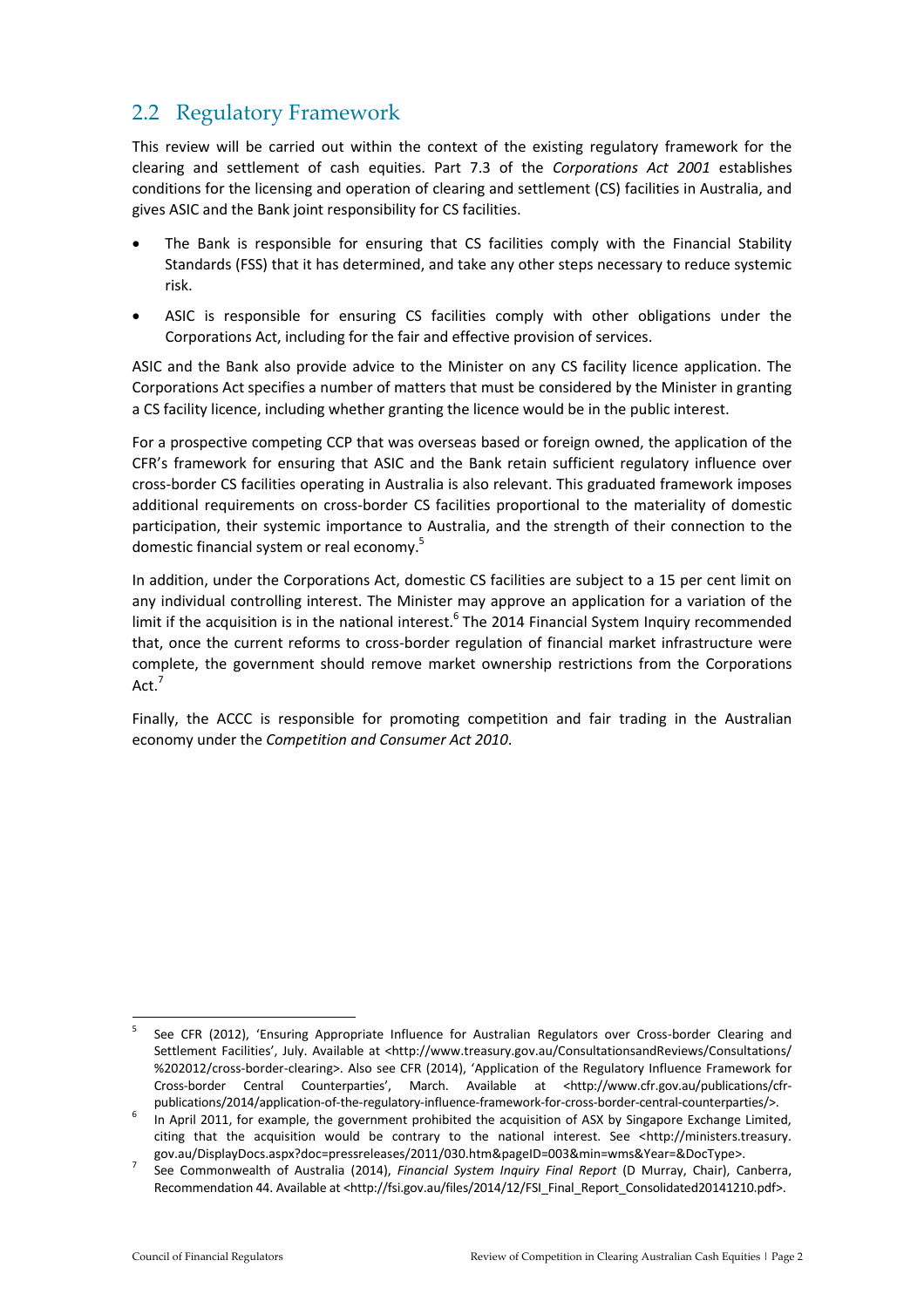#### 2.3 Initial Consultation and Review

Given the prevailing legislative settings, the Agencies' 2012 Review took openness to competition in clearing cash equities as the starting point for its analysis. While the 2012 Review also considered the contestability of securities settlement, it was generally agreed that there may be less scope for competition in relation to settlement than in relation to clearing; accordingly, the Agencies' analysis assumed that ASX would remain the sole provider of core securities settlement services. An industry consultation sought feedback from stakeholders on the potential implications of competition in clearing for the Agencies' responsibilities, as well as possible policy responses that might be necessary to ensure that competition could occur in a safe and effective way. In addition to providing useful input on these matters, many stakeholders also expressed views on the broader case for competition.

A number of respondents to the Agencies' consultation in 2012 were strongly in favour of competition in clearing cash equities. They identified several principal benefits, including: lower clearing fees; increased innovation and user responsiveness; support for competition in trading through improved terms of access for alternative trading platforms; and other flow-on effects arising from reduced frictional costs of participating in the market.

Other respondents, however, were less convinced that competition in clearing would deliver a net benefit. Several stakeholders argued that due to the size of the Australian cash equity market, economies of scale could not be realised if competition emerged, and the aggregate savings from a reduction in clearing fees were unlikely to be substantial. Concerns were also raised about the operational costs of adjusting to a multi-CCP environment, as well as a potential increase in regulatory costs. The balance of feedback in 2012 was that it was not then the appropriate time for changes that would impose further costs on the industry, particularly given prevailing market conditions and the substantial structural and regulatory change that was already underway. Accordingly, the Agencies recommended that a decision be deferred for two years on any licence application from a CCP seeking to compete in the clearing of Australian cash equities.

Deferring competition, however, would continue a de facto monopoly in cash equity clearing. This could lead to price or non-price distortions that compromised the effective delivery of this service to the market. In the meantime, therefore, the Agencies recommended that ASX develop a *Code of Practice for Clearing and Settlement of Cash Equities in Australia* (the Code). The intent of this recommendation was to address industry concerns, while preserving the prospect of competition and/or further regulation in the future. The Agencies further recommended revisiting the matter at the end of the two years. The current review fulfils this commitment.

The recommendations of the 2012 Review were endorsed by the government in February 2013, and the Code was issued in August 2013. ASX recently carried out a review of the Code and, in December 2014, issued a consultation paper seeking feedback on a number of changes to the  $Code<sup>8</sup>$ 

<sup>1</sup> 8 The Consultation Paper is available at <http://www.asx.com.au/documents/publicconsultations/ASX\_Consultation\_Paper\_-\_Operational\_Improvements\_to\_the\_Code\_of\_Practice\_- \_Dec\_2014.PDF>.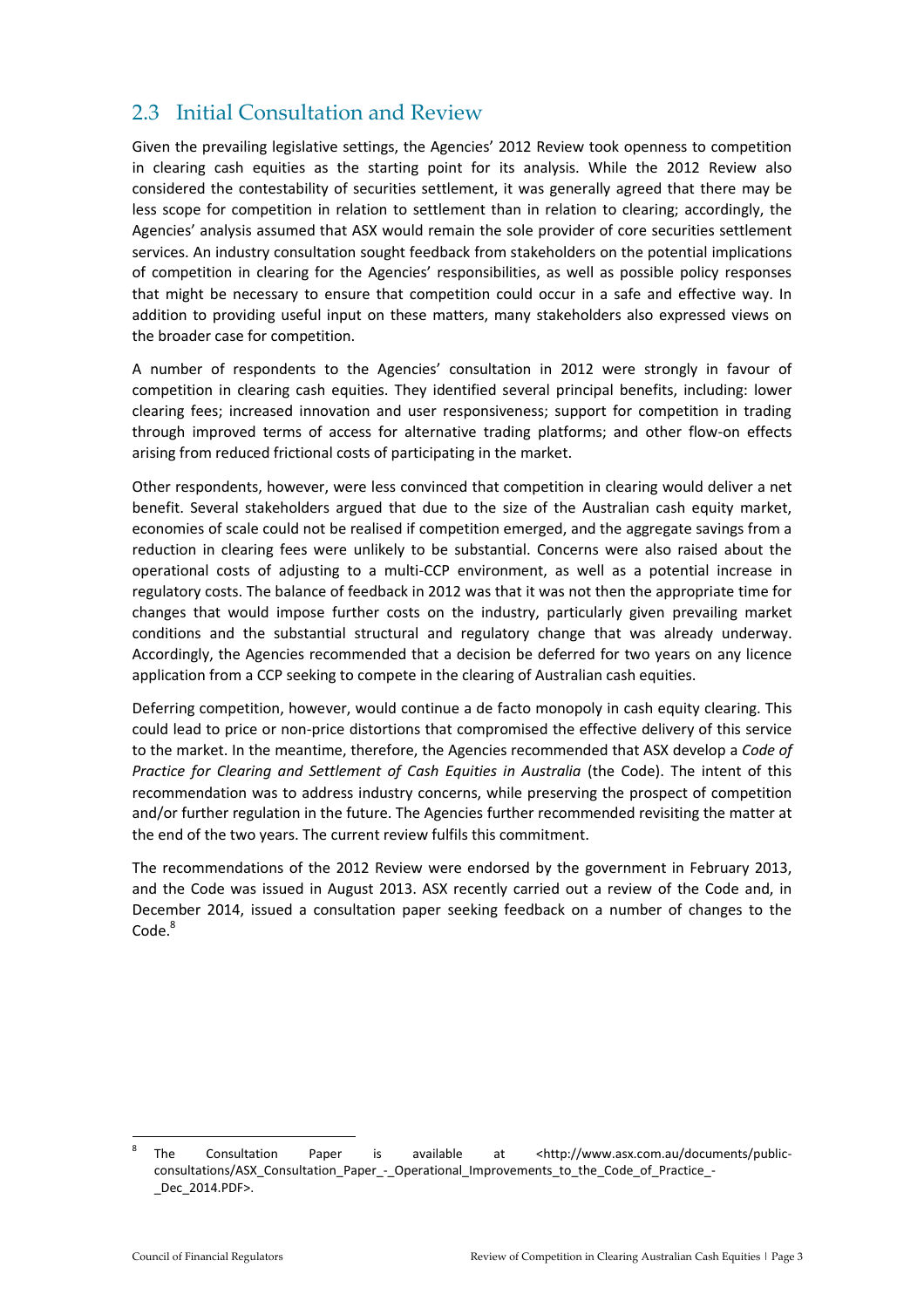# 3. Policy Approaches

Consistent with the commitment to review the prospect of granting a licence to a competing CCP, or of pursuing alternative regulatory outcomes, the Agencies are seeking stakeholder feedback on prospective policy approaches.

For consultation purposes, the Agencies have identified two broad policy approaches that could be considered. The Agencies are also open to stakeholder feedback on alternative policy approaches to those outlined below. As in the 2012 Review, the scope of the current review is competition in clearing. However, given the interdependencies between clearing and settlement functions, the Agencies acknowledge that there are likely to be some implications for the design, operation and organisation of equity settlement that would also need to be considered.

The policy approaches to competition in clearing that have been identified by the Agencies are, broadly:

- *Competition.* Lift the moratorium on competition in the clearing of Australian cash equities, either immediately or after a further defined period.
- *Monopoly.* Establish an effective monopoly by recommending that competition in the clearing of Australian cash equities be deferred indefinitely, implementing one of three approaches to regulate the activities of ASX's cash equity CS facilities.
	- *Self-regulation.* As per the current arrangements, retain a Code of Practice as a formal commitment to the industry.
	- *Partial regulation.* Retain a Code of Practice, and strengthen some specific aspects through regulatory action.
	- *Full regulation.* Regulate all functions of ASX's cash equity CS facilities as a monopoly service.

The Agencies will examine the benefits and costs associated with each of these policy approaches, and how these benefits and costs might be distributed across stakeholders. The Agencies will also consider whether any ancillary policy or legislative measures would be necessary to ensure the continued safe and effective functioning of clearing and settlement in the Australian cash equity market.

The Agencies further recognise that these policy approaches could be pursued either independently or in combination. For instance, even if a policy approach in favour of competition were adopted, in the absence of imminent entry of a competing provider, it might be desirable to retain the Code or impose other measures to govern the activities of ASX's cash equity CS facilities.

This analysis, together with feedback from stakeholders, will form the basis for the Agencies' recommendations to the government on how to approach any future application from a competing CCP in this market.

The following sections outline some of the issues that will be taken into consideration during the upcoming review. Stakeholders are invited to submit their views on the issues discussed and any other relevant issues.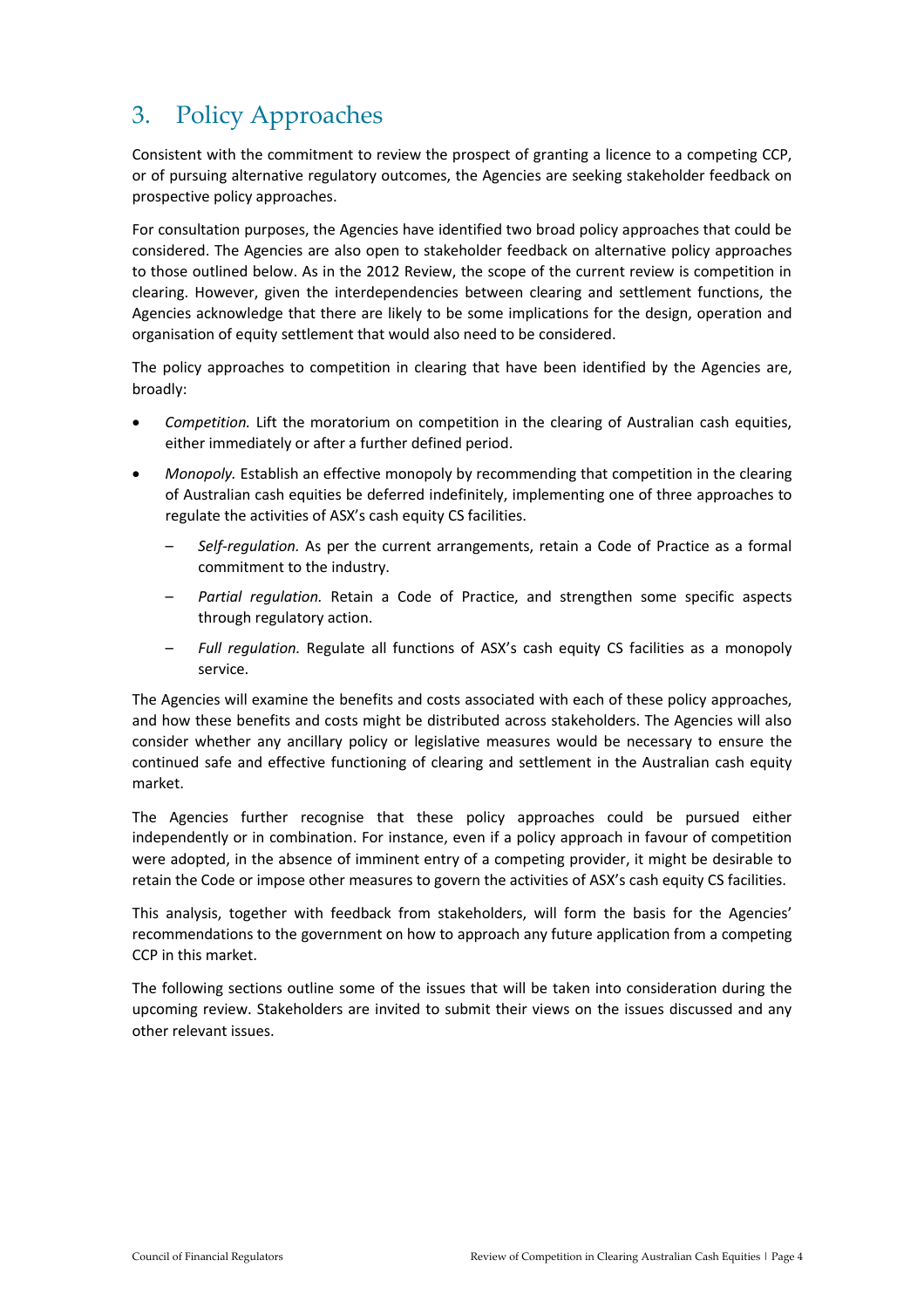## 3.1 Stakeholder Feedback – Policy Approaches

The Agencies are seeking feedback on the following questions:

- 1. Which policy approach would you prefer, and why?
- 2. Are there alternative policy approaches to those outlined in this paper that you think should be considered by the Agencies? If so, please provide details.
- 3. Are there any other overarching issues that should be taken into consideration?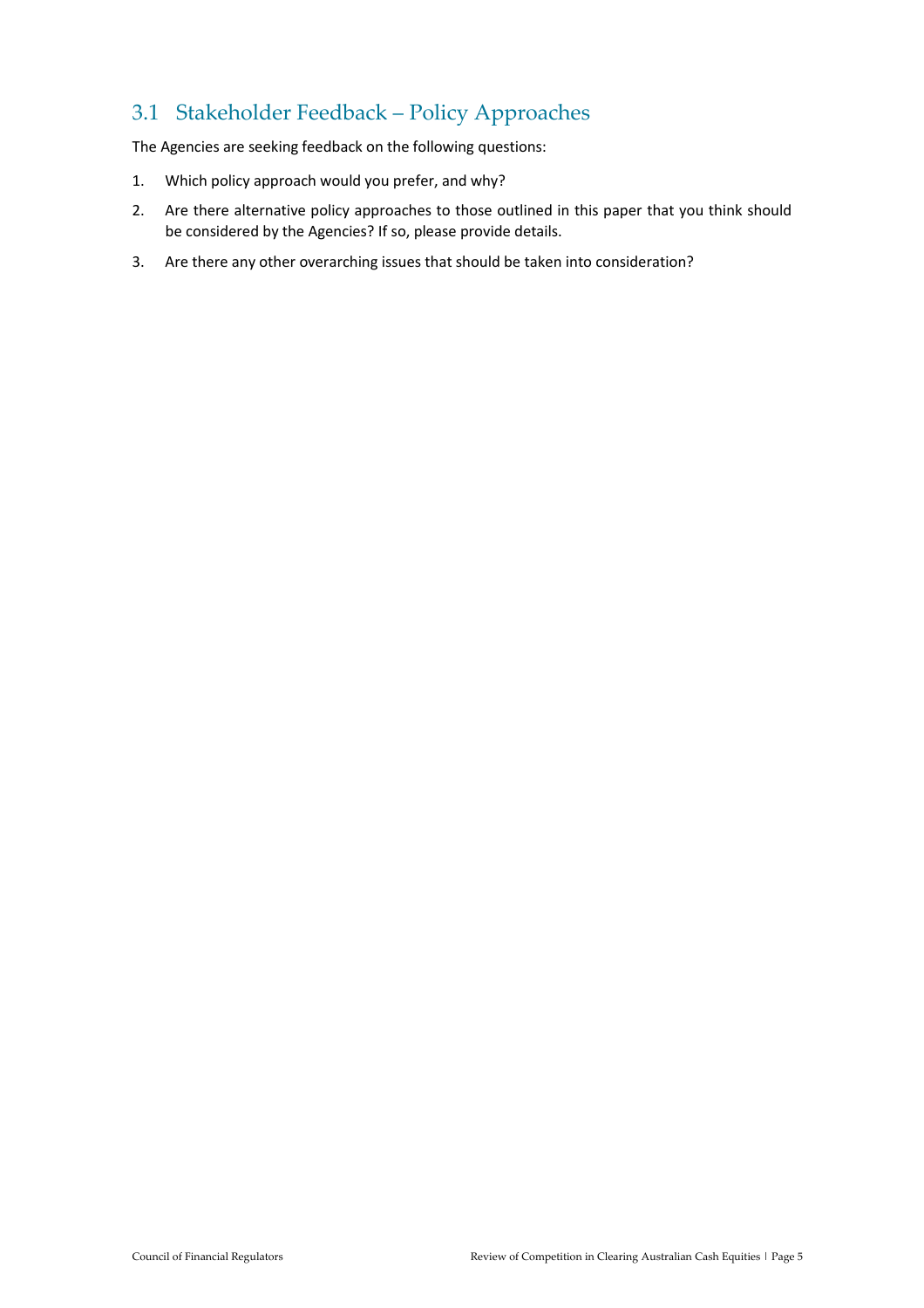## 4. Competition

The first policy approach identified by the Agencies is to lift the moratorium on competition in the clearing of Australian cash equities, either immediately or after a further defined period. As a matter of principle, the Agencies remain open to competition in clearing. The existing regulatory framework envisages competition between multiple providers of clearing and settlement services; this is reflected in the broadly stated licence criteria, which are intended to be sufficiently flexible to accommodate different market structures. Taking a broader financial system perspective, the 2014 Financial System Inquiry noted that competition was 'the cornerstone of a well-functioning financial system' and was a generally preferred mechanism for achieving efficient, resilient and fair outcomes.<sup>9</sup>

### 4.1 Objectives of Competition

The benefits of competition have been observed in a number of related markets in Australia and overseas. A study of the European market revealed that clearing fees fell by between 7 and 59 per cent across European CCPs, on a per transaction value basis, over the period between 2006 and 2009 when competition in clearing first emerged.<sup>10</sup> Competition in clearing could similarly encourage increased innovation and investment in clearing and settlement infrastructure to meet the evolving needs of stakeholders. The introduction of competition in the trading of Australian cash equities, for instance, has encouraged ASX to reduce trading fees, upgrade to new trading platforms, increase trading capacity and execution speeds, and develop new trading products.

In addition to increased innovation and investment in clearing and settlement infrastructure, competition in clearing could also encourage greater responsiveness to users' demands to meet the evolving needs of the industry. Furthermore, by providing an alternative to the incumbent CCP, competition in clearing could improve the terms of access for competing market operators, allowing the benefits of competition in trading to be more fully realised. Under the current arrangements, with no competition in clearing, ASX could under some circumstances hinder competition in related markets, such as the trading of cash equities.

## 4.2 Implications for Market Efficiency and Financial Stability

As identified in the 2012 Review, competition in clearing Australian cash equities could also have cost, risk and efficiency implications for the functioning of markets, financial stability and access.

- *Market functioning.* Competition between CCPs could affect the functioning of the market for ASX securities, with potential inefficiencies arising from the loss of netting offsets (un-netting), liquidity fragmentation and duplication of operational costs. Also, in the absence of interoperability between competing CCPs (see Section 4.4), there is the potential for increased costs for all market participants in connecting to all trading and clearing venues to achieve best execution, irrespective of the private benefits they could derive from competition.
- *Financial stability.* Competition in clearing could result in a 'race to the bottom' between CCPs on risk management standards, although this is unlikely in the current regulatory environment. Competition may, however, increase the likelihood of market disruption arising from the entry and exit of CCPs, as well as potential risk and uncertainty during the transition between providers. Risks could also arise from the settlement arrangements in a multi-CCP environment, including from financial interdependencies between CCPs within the settlement

<sup>1</sup> 9 Commonwealth of Australia (2014), *Financial System Inquiry Final Report* (D Murray, Chair), Canberra, p 238. Available at <http://fsi.gov.au/files/2014/12/FSI\_Final\_Report\_Consolidated20141210.pdf>.

<sup>10</sup> Oxera (2011), 'Monitoring Prices, Costs and Volumes of Trading and Post-trading Services', May. Available at <http://ec.europa.eu/internal\_market/financial-markets/docs/clearing/2011\_oxera\_study\_en.pdf>.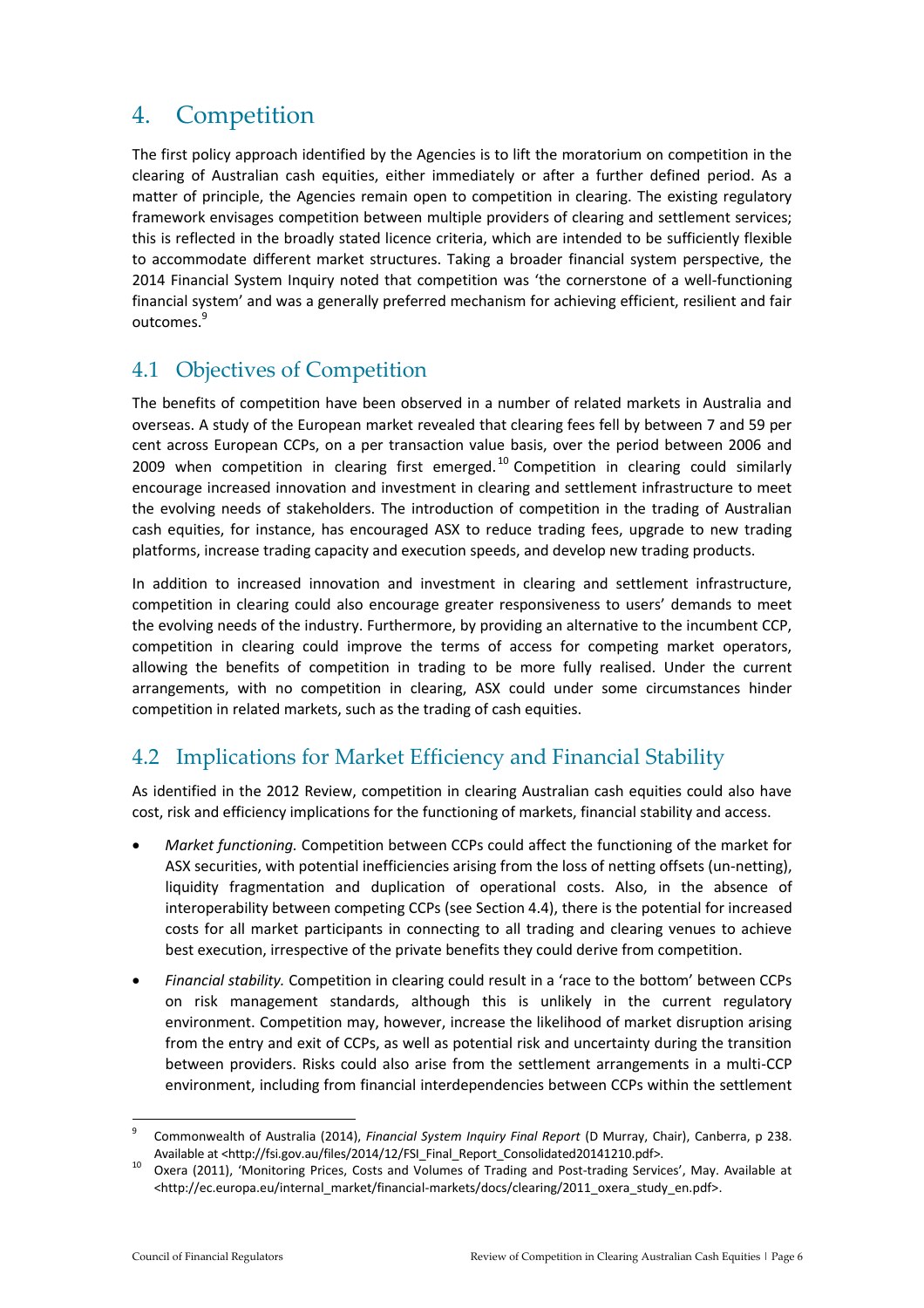process. If competition were to emerge from offshore-based CCPs, regulators would also need to ensure they had sufficient influence over these clearing services in order to meet their regulatory objectives. More generally, consideration would need to be given as to whether additional regulatory arrangements were necessary to effectively oversee a multi-CCP environment in the cash equity market, and how such arrangements would be funded.

 *Access.* Alternative trading platforms for ASX securities require access to the ASX cash equity CS facilities. Given the existing market structure, competition in clearing could lead to an 'essential facilities' scenario in relation to settlement services. That is, assuming that there remained a single provider of equity settlement services, any competing CCP would need effective access to the vertically integrated settlement facility, ASX Settlement.

#### 4.3 Minimum Conditions for Safe and Effective Competition

The final report of the 2012 Review (the 2012 Report) set out actions that might need to be taken, should competition emerge, to address the potential implications for stability and the effective functioning of markets. These actions were cast in terms of 'minimum conditions' for safe and effective competition.

- *Adequate regulatory arrangements.* These are that:
	- all facilities should be overseen against the Bank's FSS and the Corporations Act
	- the CFR's framework for regulatory influence over cross-border CS facilities should be applied, including that beyond a certain threshold market share a competing overseas CCP for Australian cash equities would need to incorporate domestically and become domestically licensed
	- *ex ante* wind-down plans should also be established to facilitate any commercially driven exit from the market.
- *Appropriate safeguards in the settlement process.* The cash equity settlement model in a multi-CCP environment should seek to maintain existing efficiencies, while affording materially equivalent priority to trades cleared through a competing CCP, minimising financial interdependencies between the CCPs in the settlement process, and facilitating appropriate default management actions.
- *Access to existing settlement infrastructure on non-discriminatory and transparent commercial terms.* Access to the vertically integrated incumbent settlement facility, ASX Settlement, would need to be attainable by a competing CCP on non-discriminatory and commercial terms.

The Agencies acknowledged in the 2012 Report that implementing these minimum conditions could have implications for the magnitude of any net benefits from competition in clearing. It could also affect the commercial decisions of potential entrants around the economic viability of entering the Australian market, and the nature of any competing services that may emerge. The minimum conditions could also entail costs to other stakeholders, including market participants and end users, and may require a relatively long lead time for implementation.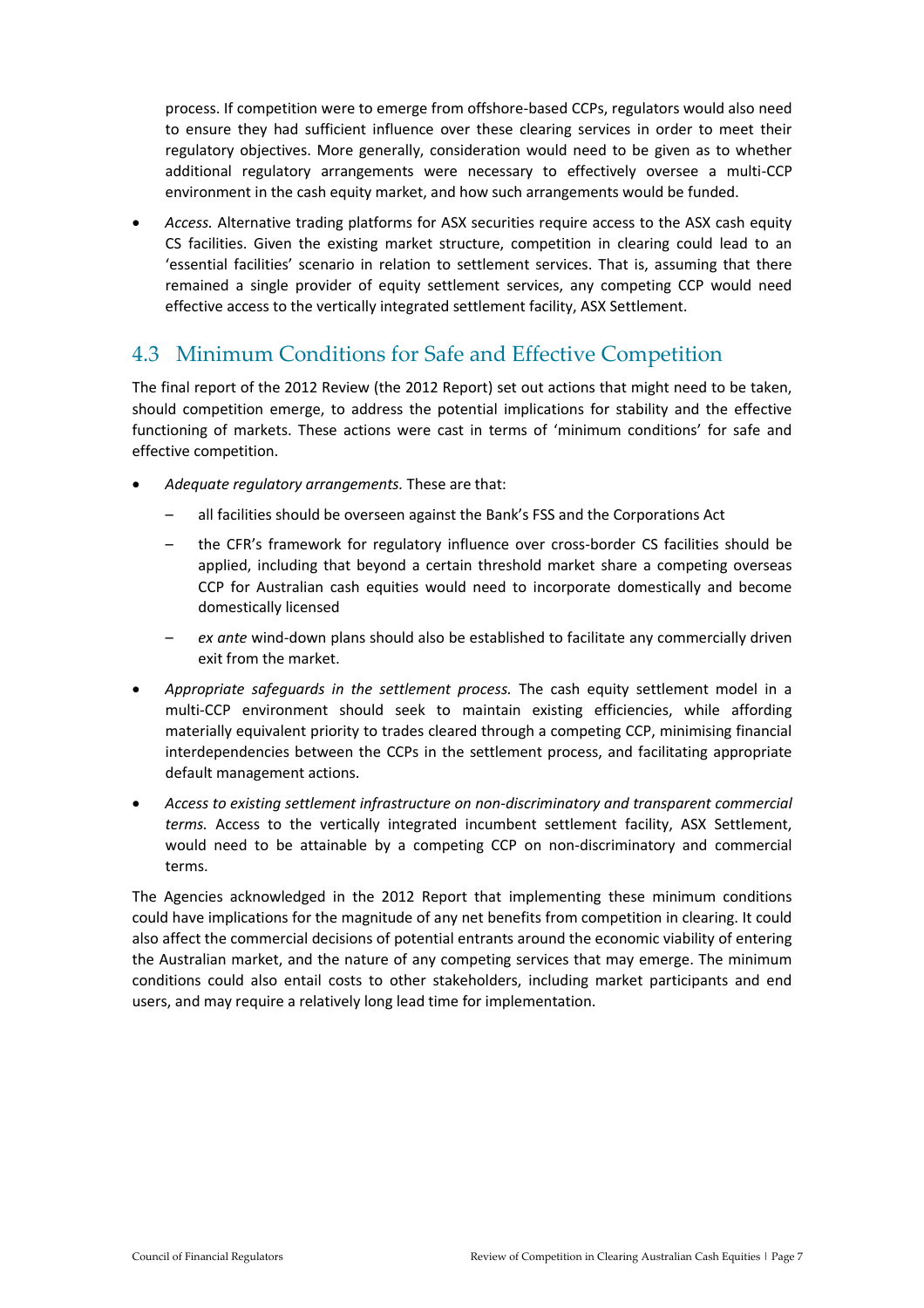#### 4.4 Interoperability

The 2012 Report noted that beyond the minimum conditions referred to above, the case for regulatory intervention to facilitate interoperability would need to be considered further. An interoperability link between two CCPs allows participants of one CCP to execute centrally cleared trades with participants of the other CCP. Interoperability has been identified as a means of mitigating some costs associated with a multi-CCP environment, including the un-netting of CCP exposures, liquidity fragmentation, and the duplication of operational costs. Interoperability could also reduce the likelihood of material changes in the participation structure of the market. This, in turn, could support competition at both the trading and clearing levels. Should competition in clearing cash equities emerge, alternative market operators would be likely to seek an interoperable link between ASX Clear and the competing CCP.

However, interoperability may introduce additional complexities and potential financial stability risks, primarily since it gives rise to direct financial exposures between the interoperating CCPs. In light of this, the Bank's FSS establish a number of risk management conditions for interoperability arrangements, including the requirement that financial exposures between competing CCPs be appropriately collateralised.

The implementation of interoperability could also require a long lead time and involve significant set-up costs. Furthermore, an incumbent CCP generally has little incentive to establish links that would facilitate competition; it may therefore be difficult to establish interoperability arrangements under mutually acceptable commercial terms without regulatory intervention.

The implications for best execution obligations in an environment with interoperable CCPs would also need to be examined. In a multi-CCP environment without interoperability, best execution obligations would require participants either to establish the capability to clear through all CCPs, or else demonstrate that best execution was achieved under their existing arrangements. While the best execution rules contemplate competition in clearing, additional guidance could be required to clarify how the obligations would apply in an environment with interoperable CCPs.

#### 4.5 Interim Arrangements

Establishing a competing CCP would require considerable time and up-front investment from both the entrant CCP and market participants. If the moratorium on competition was lifted, it could be some time before a competing CCP actually entered the market. Consideration should therefore be given to whether any transitional measures would be required until such time as competition emerged.

As an alternative policy approach, the Agencies could also consider the prospect of extending the moratorium on competition in clearing for a further defined period. This could be appropriate, for instance, if the balance of feedback received from stakeholders in the review revealed that the industry was in favour of competition but, as in 2012, was not yet ready for the associated changes to the market structure.

If the moratorium were lifted – either immediately following this review or after a further period – any further recommendations on allowing a competing CCP to enter the Australian cash equity market would be provided as part of the Agencies' advice to the Minister on a specific CCP licence application.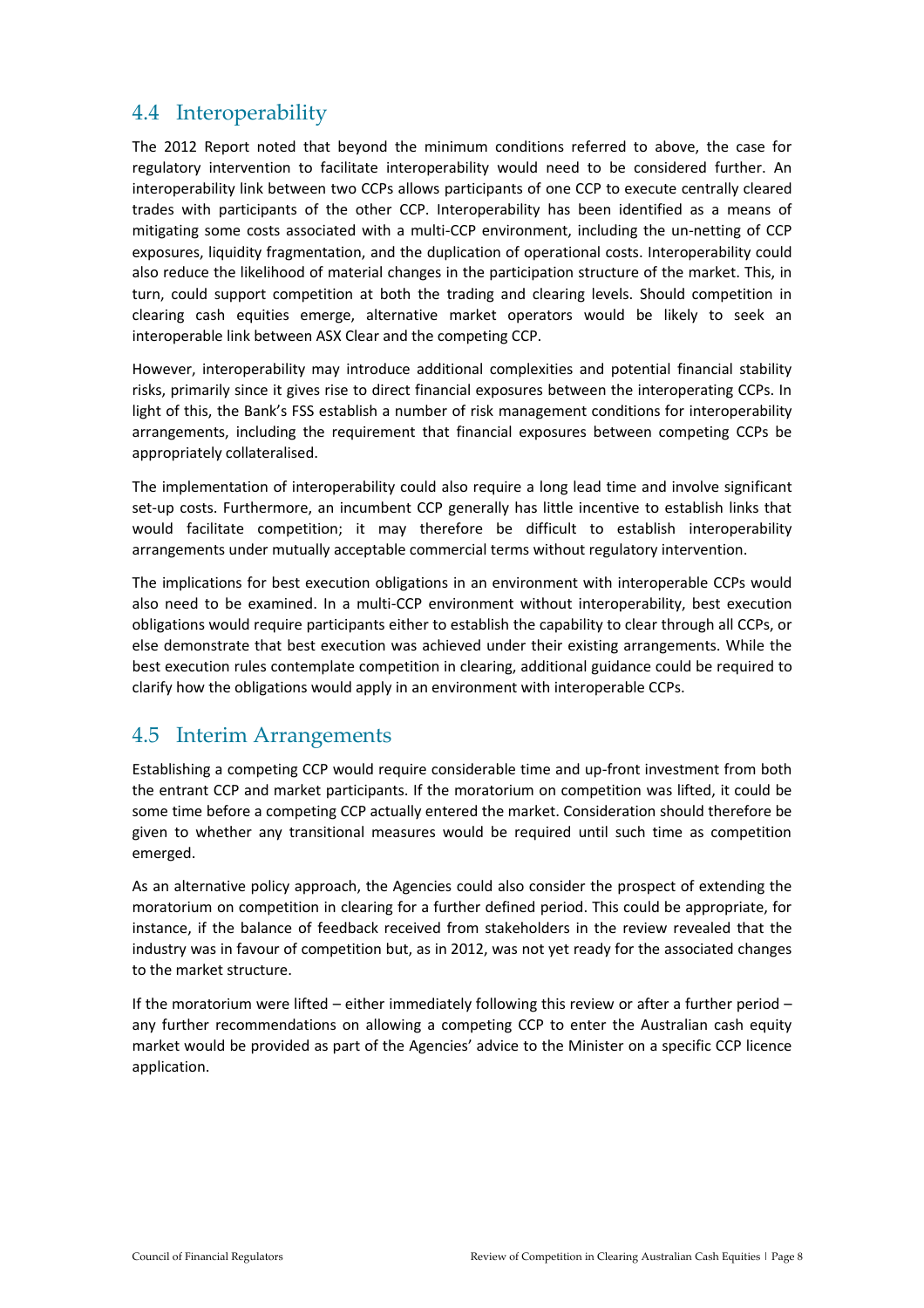#### 4.6 Stakeholder Feedback – Competition

The Agencies are seeking feedback on the following questions on the first prospective policy approach:

- 4. What particular benefits would you expect to arise from competition in the clearing of Australian cash equities? What level of fee reduction, or specific innovation in product offerings or service enhancements would you expect to arise? Please share any relevant experiences from overseas or in related markets.
- 5. What costs or other impediments might you expect that you, and the industry as a whole, may incur if competition in clearing emerged? Please provide a description of the nature of these costs and any relevant estimates?
- 6. What are your views on the specific risks that competition in clearing could pose to market functioning and financial system stability? Do you think the 'minimum conditions' identified by the Agencies would be appropriate to both promote competition and protect the stability and effective functioning of securities markets? Are there any other conditions that should be considered or other issues that the minimum conditions should seek to address? Please describe these.
- 7. What changes, if any, would be necessary to effectively oversee a multi-CCP environment in the cash equity market (e.g. additional regulatory arrangements)?
- 8. Is there likely to remain a single provider of equity settlement services, either in the short or long term? Should competition in clearing emerge, what implications might this have for the design of the equity settlement facility, the cost of equity settlement services, access to equity settlement for the competing CCP, and future investment in the settlement infrastructure? Would the Code be sufficient to achieve access to equity settlement on appropriate terms, or would an alternative regulatory approach be necessary? $11$
- 9. If competition in clearing emerged, should interoperability between CCPs be encouraged in Australia?
	- (a) How might competition in clearing affect the organisation and conduct of your operations? In the absence of interoperability, would you expect to establish connections to multiple trading platforms and CCPs? If so, would implications such as this diminish the commercial attraction of competition between CCPs?
	- (b) With interoperability in place, would you expect to consolidate clearing in a single CCP? How would this decision be affected by best execution obligations? What effect would interoperability have on the costs that you may expect to incur from competition in clearing?
	- (c) What actions might the Agencies need to take (in addition to the requirements around management of financial exposures between interoperating CCPs specified in the Bank's FSS) in order to ensure that interoperability did not introduce additional financial stability risks? Would 'open access' obligations need to be imposed to facilitate interoperable links?
	- (d) What are your views on the stability and effectiveness of interoperability between CCPs in other jurisdictions?
- 10. If the moratorium were lifted, would you expect a competing CCP to seek entry to the Australian market in the near future, noting the 'minimum conditions' set out in the Agencies' 2012 Report (refer to Section 4.3)? If competition were permitted but no competing CCP

 $11\,$ <sup>11</sup> The options discussed in Section 5 of this Consultation Paper for regulating a combined clearing and settlement monopoly are also relevant to regulating a settlement monopoly.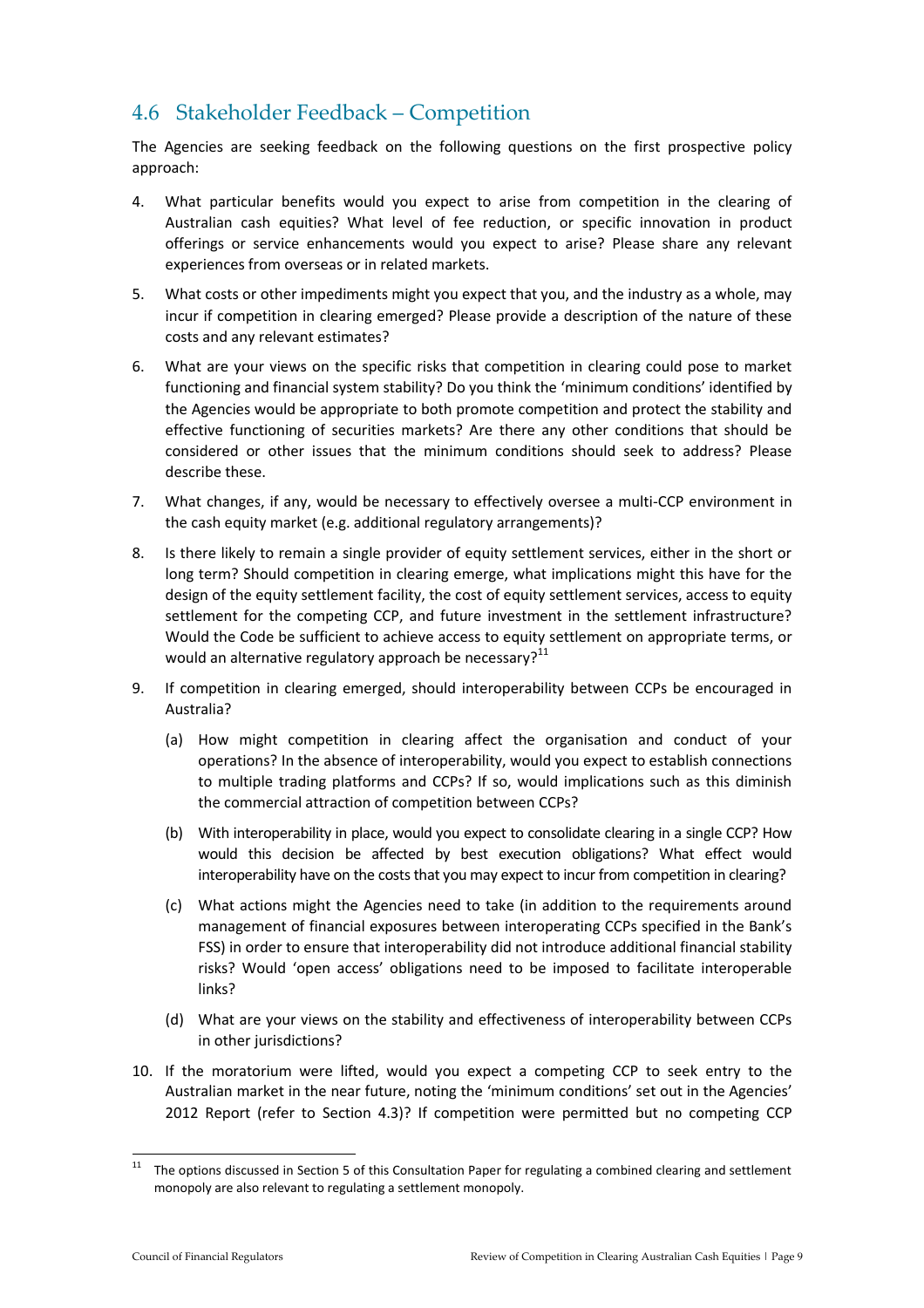entered the market, at least for a time, should transitional regulatory measures (such as the existing Code) remain in place until such time as competition did emerge?

- 11. If the moratorium on competition were to be lifted, would the threat of competition be sufficiently credible to encourage ASX to retain and adhere to the Code, or would the Code need to be mandated (see Section 5.4)?
- 12. Would you support an extension to the moratorium on competition in clearing? If so, why? What time period would be appropriate before the industry was ready for competition in clearing to emerge?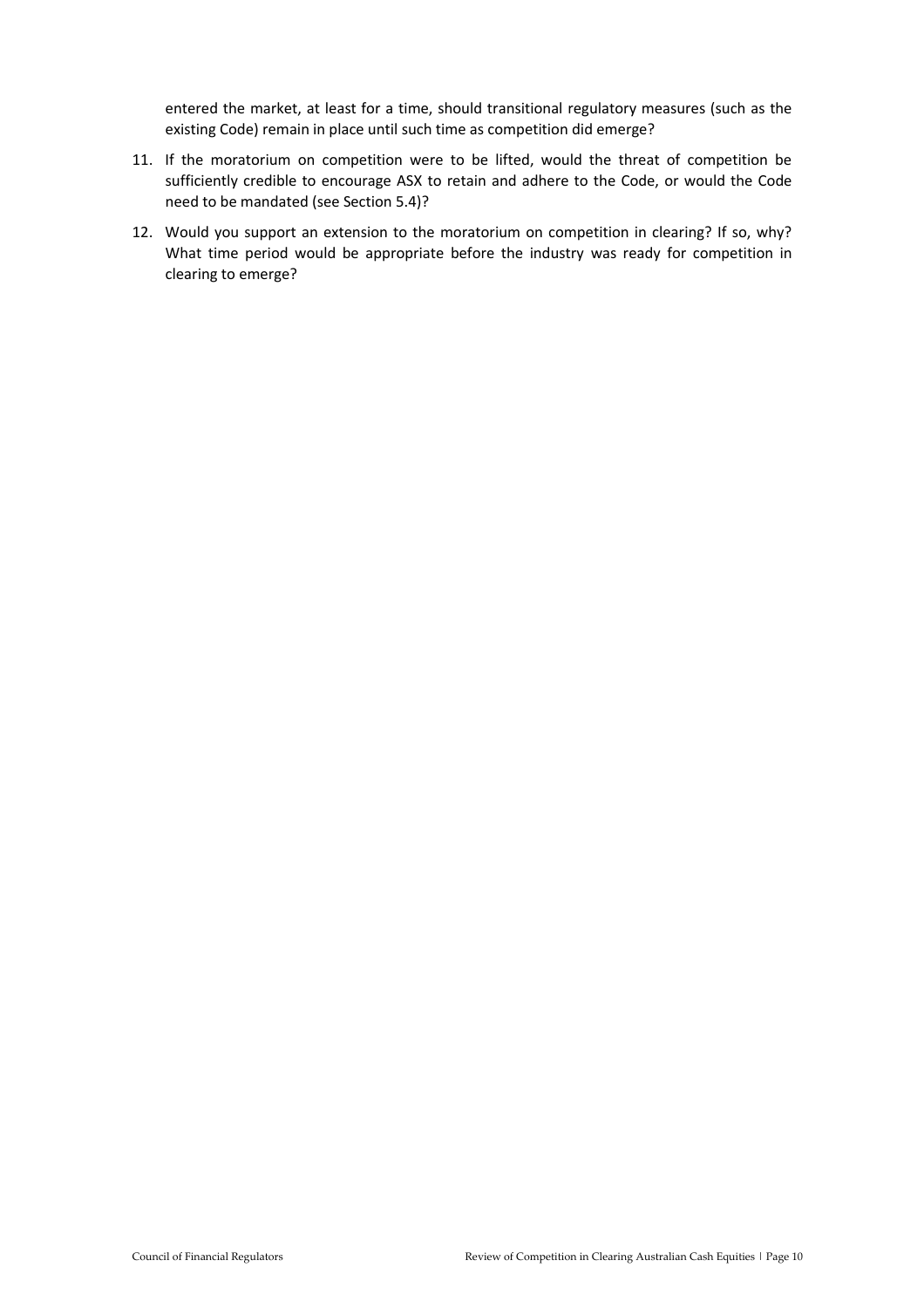# 5. Monopoly

An alternative policy approach would be to establish an effective monopoly by recommending that competition in the clearing of Australian cash equities be deferred indefinitely. At the same time, measures would be introduced to address stakeholder concerns that may be associated with a monopoly in clearing services.

- *Self-regulation.* As per the current arrangements, retain a Code of Practice as a formal commitment to the industry.
- *Partial regulation.* Retain a Code of Practice, and strengthen some specific aspects through regulatory action.
- *Full regulation.* Regulate all functions of ASX's cash equity CS facilities as a monopoly service.

Where there is a monopoly in clearing Australian cash equities, alternative market operators would have no choice of clearing service provider; this could lead to price or non-price distortions that compromised the effective delivery of this service to the market. Furthermore, where a vertically integrated firm supplies a monopoly service to a related market in which that firm also competes, it may have an incentive and ability to foreclose competition, or discriminate in the provision of its service to competing firms in that related market. The existing market structure for ASX securities may be such an 'essential facilities' scenario, since access to ASX's post-trade services would be necessary for alternative market operators to compete effectively with ASX in securities trading.

Hence, if a decision were taken to rule out the prospect of competition in the clearing of cash equities, the following issues would need to be considered: how to give effect to the monopoly; whether regulation of the monopoly would be required; and, if so, the scope and form of such regulation.

## 5.1 Mechanism to Give Effect to a Monopoly

The existing regulatory regime envisages competition between multiple providers of clearing and settlement services, which is reflected in the broadly stated licence criteria. ASX's current monopoly on cash equity clearing and settlement services is implemented through the transitional measure of a moratorium on competition in clearing of the Australian cash equity market. If a decision were made to preclude competition in the clearing of cash equities, the various alternative options for implementing this would need to be considered.

#### 5.2 Scope of Regulation

To address issues surrounding the governance, access and pricing of the ASX cash market clearing and settlement services, the Agencies will consider a number of key matters relating to the potential scope of any regulatory arrangements that might be required. In particular, in a regulatory setting, the Agencies would need to determine which particular functions and services should be regulated, and in what manner. Regulatory arrangements might need to be put in place not only to govern access to ASX's cash equity clearing and settlement infrastructure, but also the pricing of those services. The structure and ownership of ASX would also need to be taken into account. Furthermore, the Agencies would have to consider whether ASX had sufficient incentive to continue innovating and developing its clearing and settlement infrastructure in the absence of any regulatory intervention.

Finally, the Agencies would need to determine whether, under a regulatory approach, both ASX Clear and ASX Settlement should be regulated as monopoly businesses, or if regulating only one of these services would be sufficient to deliver the desired outcomes.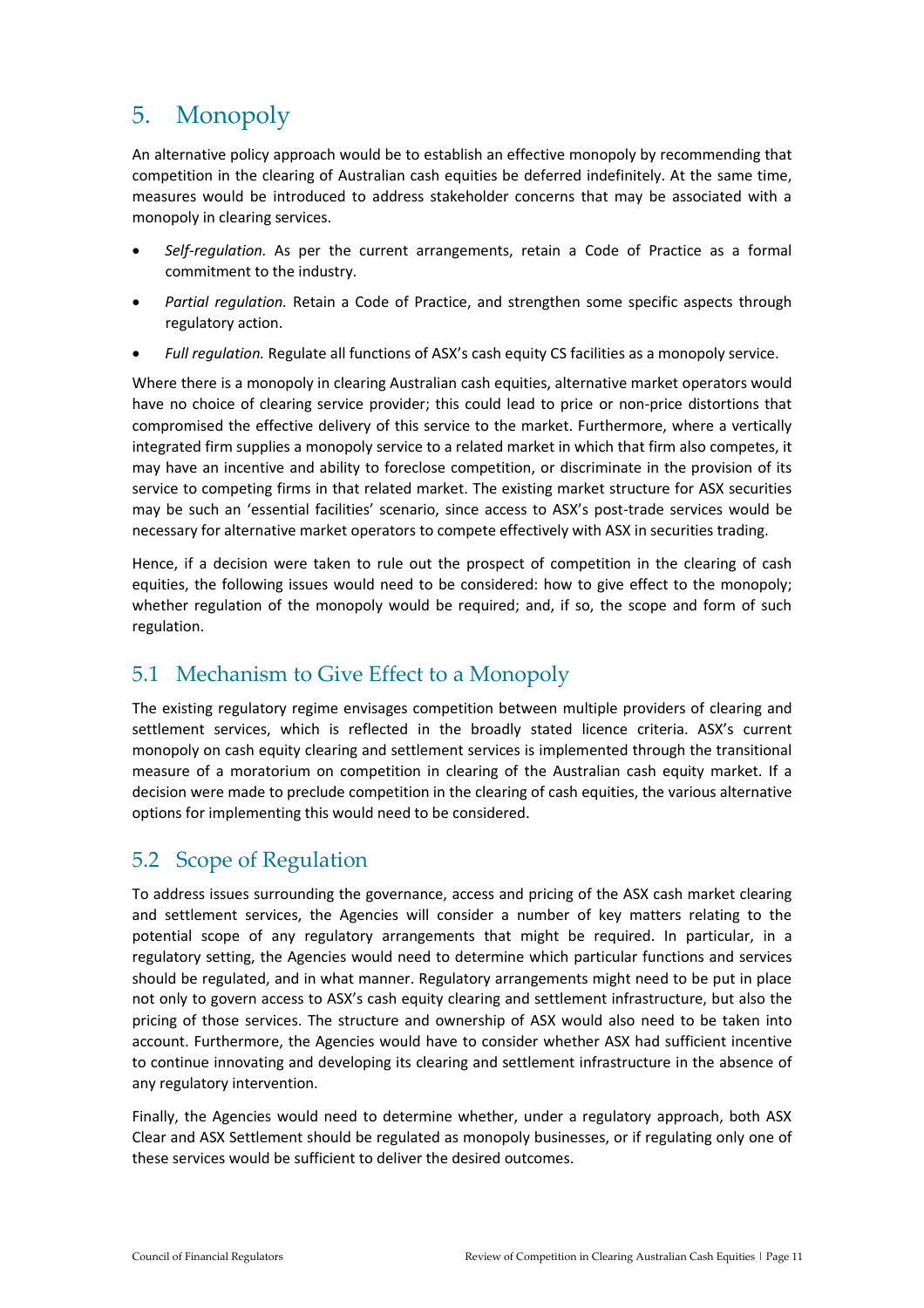In considering these issues, the Agencies will examine a number of instances internationally where CS facilities have been subject to specific regulatory arrangements. Arrangements utilised in overseas markets, such as the conditions imposed on the Maple Group in Canada and the regulation of Singaporean CS facilities by the Monetary Authority of Singapore, could serve as useful precedents in determining settings that might be relevant in the Australian context.

#### 5.3 Self-regulation

One policy approach is to retain the current arrangements, under which ASX is self-governed by its commitments to the industry under a Code of Practice.

In response to the recommendations made by the Agencies in their 2012 Report, ASX released the Code on 9 August 2013.<sup>12</sup> The Code commits ASX to enhancing user engagement through the establishment of an advisory Forum and supporting Business Committee, and to maintaining transparent and non-discriminatory pricing of, and terms of access to, its cash equity clearing and settlement services.

By establishing a formal and transparent commitment to the industry, it was envisaged that the Code would go some way towards delivering outcomes similar to those that might be expected in a competitive setting, thereby addressing many of the issues that stakeholders had raised in consultation about a monopoly in clearing services.

#### 5.3.1 Implementation and Effectiveness of the Code

A review of the implementation and effectiveness of, and ASX's adherence to, the Code in accordance with the Agencies' recommendations is an essential element of consideration of this policy approach.

ASX has undertaken a number of initiatives in accordance with its commitments under the Code.

- *User engagement.* The Forum and Business Committee have provided input on the development of clearing and settlement services infrastructure to the ASX Clear and ASX Settlement Boards. In particular, the Forum and Business Committee have identified and progressed two key strategic initiatives: a move from a three-day to a two-day settlement cycle for cash equities; and adoption of global messaging standards, which will be pursued as part of a broader CHESS system replacement project.
- *Pricing.* ASX has released a cost allocation and transfer pricing policy, and begun to publish management accounts for its cash market clearing and settlement businesses. ASX also commissioned the economic consultancy firm Oxera to conduct a global cost benchmarking study, with the Forum and Business Committee providing input on the scope and methodology of this review. Oxera's final report, released in June 2014, concluded that ASX's cash equity clearing and settlement costs were broadly in line with those in markets of comparable size. $^{13}$

<sup>12</sup> The Code of Practice is available at <http://www.asx.com.au/cs/documents/Code of Practice 9Aug13.pdf>. The consultation paper and ASX's response are available at <http://www.asx.com.au/cs/documents/consultation\_paper\_TAS\_and\_SFS\_23Jan14.pdf> and <http://www.asx.com.au/cs/documents/TAS\_and\_SFS\_Consultation\_Outcomes\_-

ASX Response to Feedback.PDF>, respectively.

<sup>&</sup>lt;sup>13</sup> See Oxera (2014), 'Global Cost Benchmarking of Cash Equity Clearing and Settlement Services', June. Available at

<sup>&</sup>lt;http://www.asx.com.au/cs/documents/Global\_cost\_benchmarking\_of\_cash\_equity\_clearing\_settlement\_ser vices\_Final\_20Jun14.pdf>.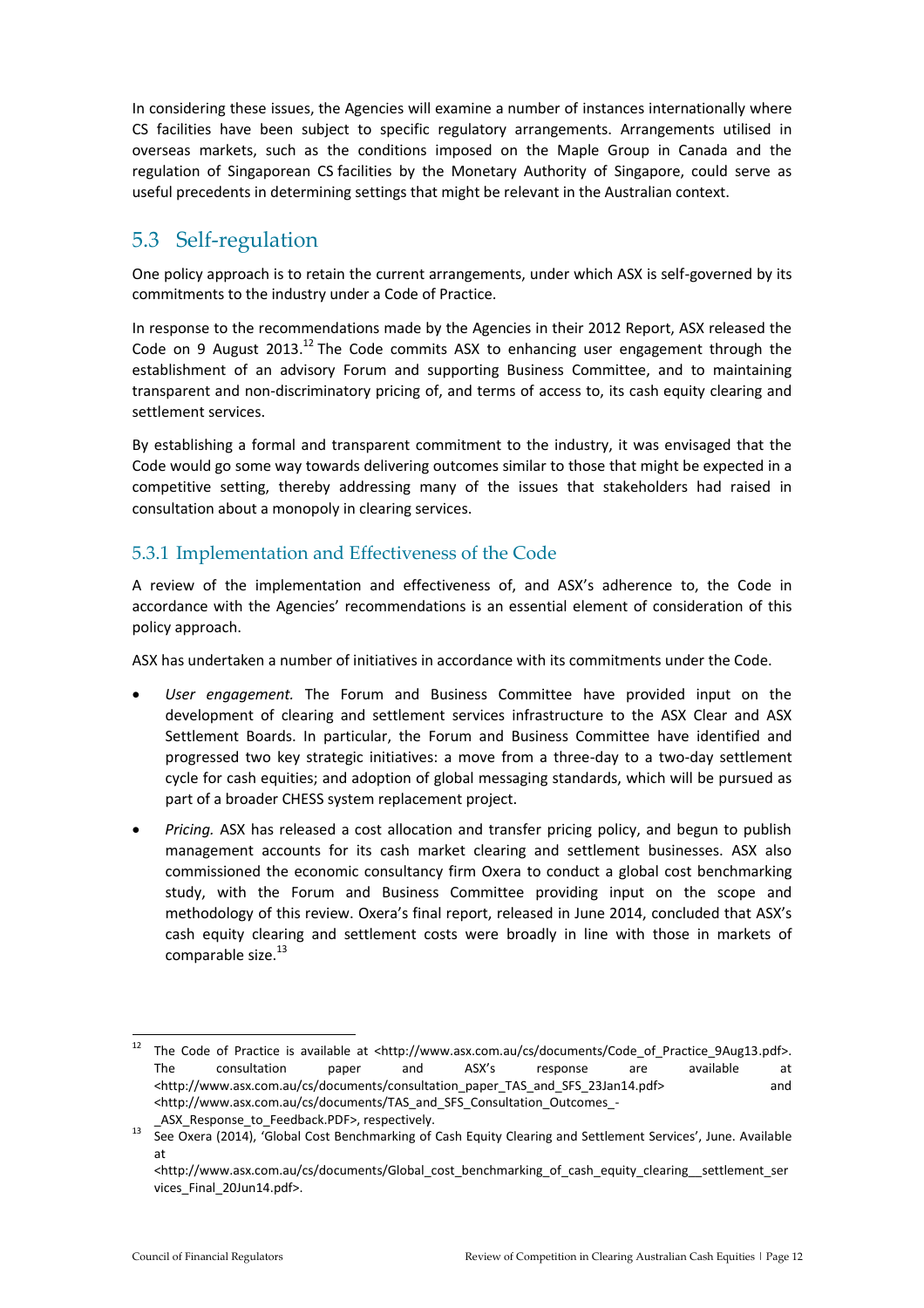*Access.* Following industry consultation, ASX has made a number of enhancements to the service-level and information-handling standards established under the TAS and SFS. ASX also waived the annual TAS service fee, and undertook a technical review of the TAS to confirm material equivalence with the services performed for trades executed on the ASX market.

Additionally, ASX has made some changes to address stakeholder concerns around confidentiality and conflicts of interest arising from its group structure. In particular, ASX recently restructured its Clearing and Settlement Boards to reduce the number of common directors between its CS facilities and ASX Limited, and adopted a policy that a majority of its directors must be independent. ASX also enhanced its information-handling procedures, which form part of wider arrangements that ASX has in place to address potential conflicts of interest.

ASX has carried out an internal review and engaged an independent external auditor to review the operation of the Code; both reviews concluded that ASX has been in broad compliance with its obligations under the Code.<sup>14</sup> In December 2014, ASX issued a consultation paper seeking feedback on a number of operational improvements to the Code. The proposals include: changes to the governance arrangements which give greater prominence to the Business Committee; carrying out the cost benchmarking review every two years, rather than annually; and focusing the external annual review of the Code on the core commitments.<sup>15</sup>

#### 5.3.2 Strengthening the Code

Despite the actions taken under the Code, however, some stakeholders have queried whether the current arrangements are sufficient to deliver the desired outcomes. Reflecting some of the issues raised, the Agencies will consider a number of areas in which the Code could potentially be strengthened.

- *Governance arrangements.* The Agencies will examine the effectiveness and influence of the Forum, and the role of the Business Committee, giving consideration as necessary to whether some refinement to the composition and organisation of these arrangements is necessary. The Agencies will also look more broadly at ASX's governance arrangements, including the composition and independence of the Clearing and Settlement Boards.
- *Pricing.* The Agencies will consider whether arrangements under the Code for pricing transparency and international benchmarking are sufficient to promote efficient outcomes, or whether there is a case to strengthen such arrangements with pricing commitments or caps.
- *Access.* The Agencies will consider the scope of requirements for non-discriminatory access and whether these should be extended beyond the existing agreements, including in the case of non-ASX securities. Arrangements for information handling within ASX and responsiveness to requests for access will be closely examined.
- *Accountability.* The Agencies will also consider whether any aspects of the Code should be subject to extended accountability commitments, such as processes for certifying adherence to the Code or reporting and addressing any breaches.

1

 $14$  The internal review is available at <http://www.asx.com.au/cs/documents/Code\_of\_Practice\_Internal\_Review\_Report\_-\_21\_August\_2014.PDF>. The external external review is available at at <http://www.asx.com.au/cs/documents/PwC\_Code\_of\_Practice\_External\_Review\_Report.PDF>.

<sup>15</sup> The Consultation Paper is available at <http://www.asx.com.au/documents/publicconsultations/ASX\_Consultation\_Paper\_-\_Operational\_Improvements\_to\_the\_Code\_of\_Practice\_- \_Dec\_2014.PDF>.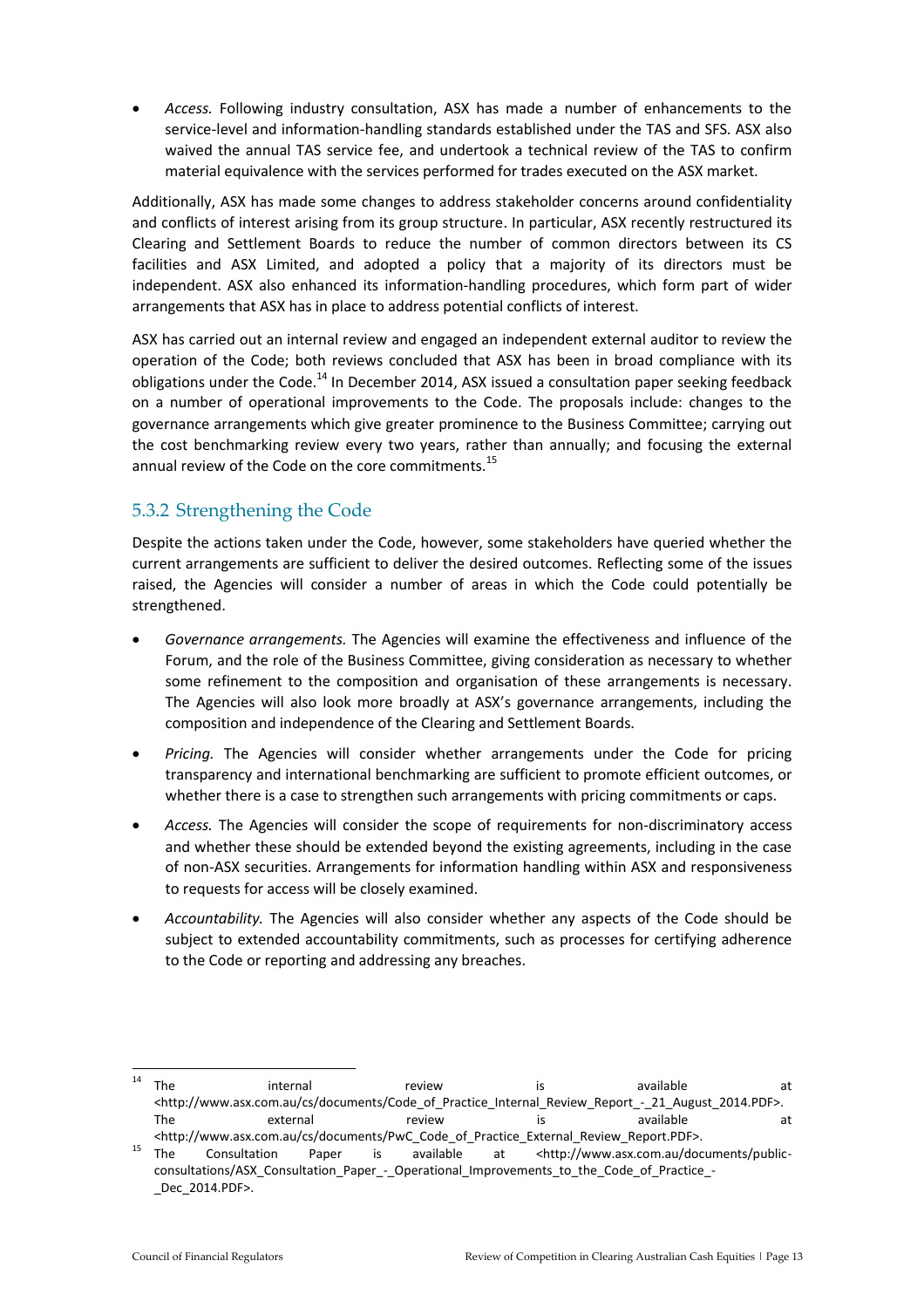### 5.4 Partial Regulation

The Agencies have also identified 'partial' regulation as an alternative to the self-regulatory approach discussed above. One possibility under this approach could be to strengthen, via regulatory means, the existing Code by mandating specific aspects of particular concern to stakeholders.

For example, while acknowledging the complexities of regulating ASX in these areas, the Agencies may consider the merits of more formalised regulatory oversight of fee models, fee changes and internal cost allocation and transfer pricing arrangements. The Agencies will also consider whether any aspects of the Code should be subject to more formal regulatory enforcement mechanisms.

### 5.5 Full Regulation

As noted in the 2012 Report, in principle, it would be preferable for ASX and any competing market operators requiring access to ASX's cash equity CS facilities to arrange mutually acceptable access terms through commercial negotiations. However, the Agencies recognise that regulatory outcomes have been sought under similar circumstances in other industries. The appropriate form of regulation depends on the extent of the incumbent service provider's market power and vertical integration, as well as factors such as the number of service seekers and historical practice.

The Agencies note various approaches within the existing legal and policy framework to address access to nationally significant infrastructure facilities through full statutory regulation.

For instance, Part IIIA of the Competition and Consumer Act establishes the National Access Regime. This provides a mechanism by which firms can gain access to services provided by nationally significant infrastructure facilities, where access is necessary for competition in a dependent market. Access could be obtained through: a declaration; a state or territory regime certified as an 'effective' access regime; or an access undertaking. If the Minister were to declare the service, access disputes could then be arbitrated by ACCC under Part IIIA. An owner of an infrastructure facility could also submit an access undertaking which, if accepted by the ACCC, would set the terms and conditions of access. Pricing may or may not be determined up front in an access undertaking.

A number of direct policy approaches would also be available if there were found to be impediments to accessing ASX's post-trade facilities on commercially acceptable terms. The following examples draw on previous experience and do not seek to represent an exhaustive list.

- Arrangements such as providing for a 'deemed declaration' or making a decision to mandate the submission of an access undertaking could be employed.<sup>16</sup> ASX could, for example, be required to submit an access undertaking as a condition of its cash equity CS facility licences.
- The government could devise an industry-specific access regime separate to the generic National Access Regime.<sup>17</sup>
- Part IVB of the Competition and Consumer Act provides for 'industry codes of conduct', though these codes must be prescribed under the Act's regulations.
- The government could also require structural separation of a vertically integrated monopoly service from the potentially competitive services. The 2009 Australian Government report, *Australia as a Financial Centre: Building on Our Strengths*, suggested examining the case for

<sup>16</sup> <sup>16</sup> For example, section 192 (now repealed) of the *Airports Act 1996* was enacted to provide for 'deemed declaration' as a transitional measure in the context of the privatisation of a number of airports.

<sup>&</sup>lt;sup>17</sup> Examples of these include regimes for the telecommunications (Part XIC of the Competition and Consumer Act), electricity (the National Electricity Law and Rules) and gas industries (the National Gas Law and Rules).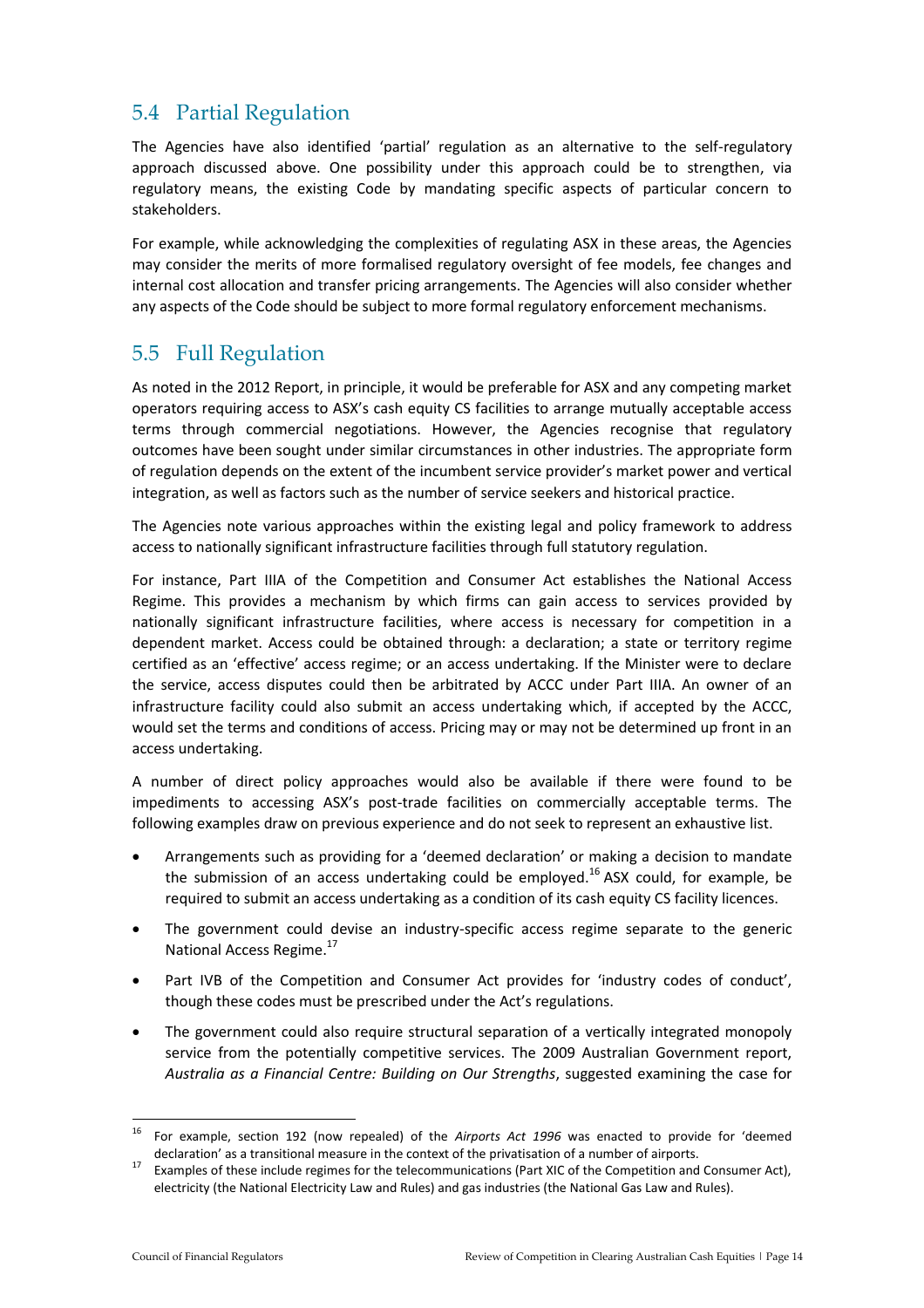clearing and settlement to become industry owned and funded services.<sup>18</sup> The 2014 Financial System Inquiry also noted that vertical integration has the potential to limit the benefits of competition and should be proactively monitored.

 The pricing of ASX's cash equity clearing and settlement services could be subject to surveillance under Part VIIA of the Competition and Consumer Act.

It is, however, important to consider the full implications of a regulatory approach. While regulation of ASX's post-trade services could simplify the market structure and address some key stakeholder concerns, it could also have adverse implications. For instance, any competition-driven innovation and efficiency in clearing and settlement services would be lost under such an approach since the threat of competition would be removed.

#### 5.6 Stakeholder Feedback – Monopoly

The Agencies are seeking feedback on the following questions on the second prospective policy approach, as well as specific feedback on the implementation and effectiveness of, and ASX's adherence to, the Code:

- 13. If competition in the clearing of Australian cash equities were to be deferred indefinitely, what form of regulation may be necessary? Would a self-regulatory regime under the Code be sufficient to deliver the benefits of competition in clearing, or would some other form of regulation be necessary?
- 14. How effective are the governance arrangements under the Code? For example, please expand upon the following:
	- (a) the effectiveness of the Forum and Business Committee
	- (b) the responsiveness of ASX to the issues raised by the Forum and Business Committee
	- (c) the composition of ASX's Boards.
- 15. How effective are the current pricing arrangements? For example, please expand upon the following:
	- (a) the level of transparency of pricing, revenues and costs associated with ASX's cash equity clearing and settlement services
	- (b) the cost allocation policies adopted by ASX
	- (c) whether pricing is comparable with overseas clearing and settlement services.
- 16. How effective are the access provisions under the Code? For example, please expand upon the following:
	- (a) the adequacy of existing access provisions to support competition in trading of ASX securities
	- (b) whether the scope of access provisions should be expanded beyond ASX securities
	- (c) whether the information-handling standards implemented under the Code are sufficient to support innovation, by mitigating potential conflicts of interest for ASX staff and management

<sup>18</sup> <sup>18</sup> Australian Financial Centre Forum (2009), *Australia as a Financial Centre: Building on our Strengths*, Final Report, and the subset of the November. Available at the Available at the Separation of the Separation of the S <http://cache.treasury.gov.au/treasury/afcf/content/final\_report/downloads/AFCF\_Building\_on\_Our\_Strength s\_Report.pdf>.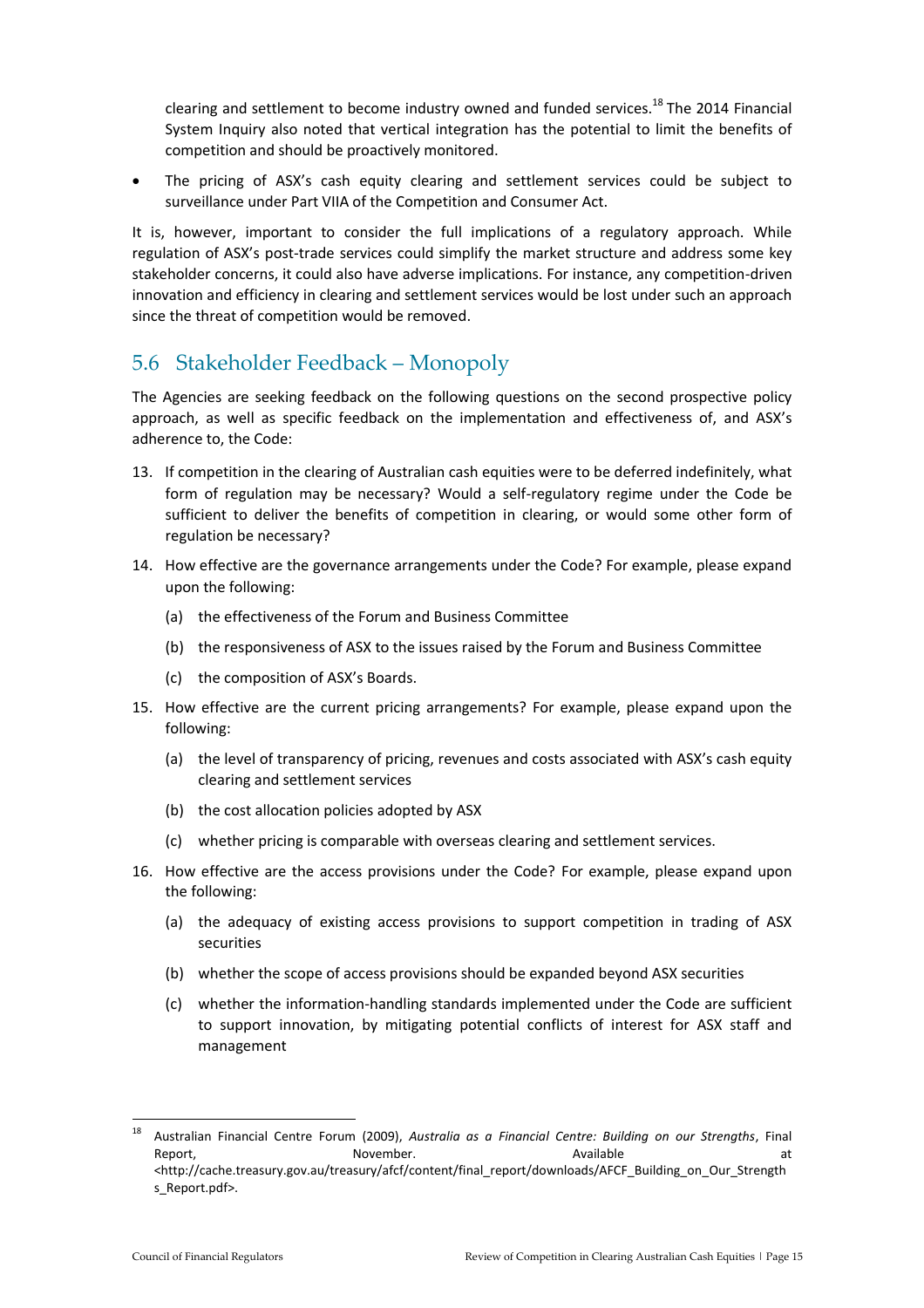- (d) whether any further commitments are required to improve necessary access to ASX's clearing and settlement facilities by alternative market, and listing market, operators. If so, what measures are required?
- 17. In general, how effective do you think the Code has been in addressing the issues identified by stakeholders in the 2012 Review? Do you think a Code of Practice is an effective mechanism for delivering outcomes similar to those that might be expected under competition? Please share your experience in relation to the operation of the Code.
- 18. Are there any other issues that the Code should seek to address? What steps, if any, should be taken to strengthen the arrangements under the Code in order to realise the benefits of a competitive market? Are formal enforcement mechanisms or extended accountability commitments necessary?
- 19. If you think that another form of regulation would be necessary:
	- (a) What would be the appropriate scope of such regulation? Should both ASX Clear and ASX Settlement be regulated?
	- (b) What aspects of each service should be regulated (e.g. pricing, access, structure, ownership, infrastructure development)?
	- (c) Would the measures available under the existing legislative and policy framework be sufficient for this purpose? If not, what new regulation or legislation might be necessary?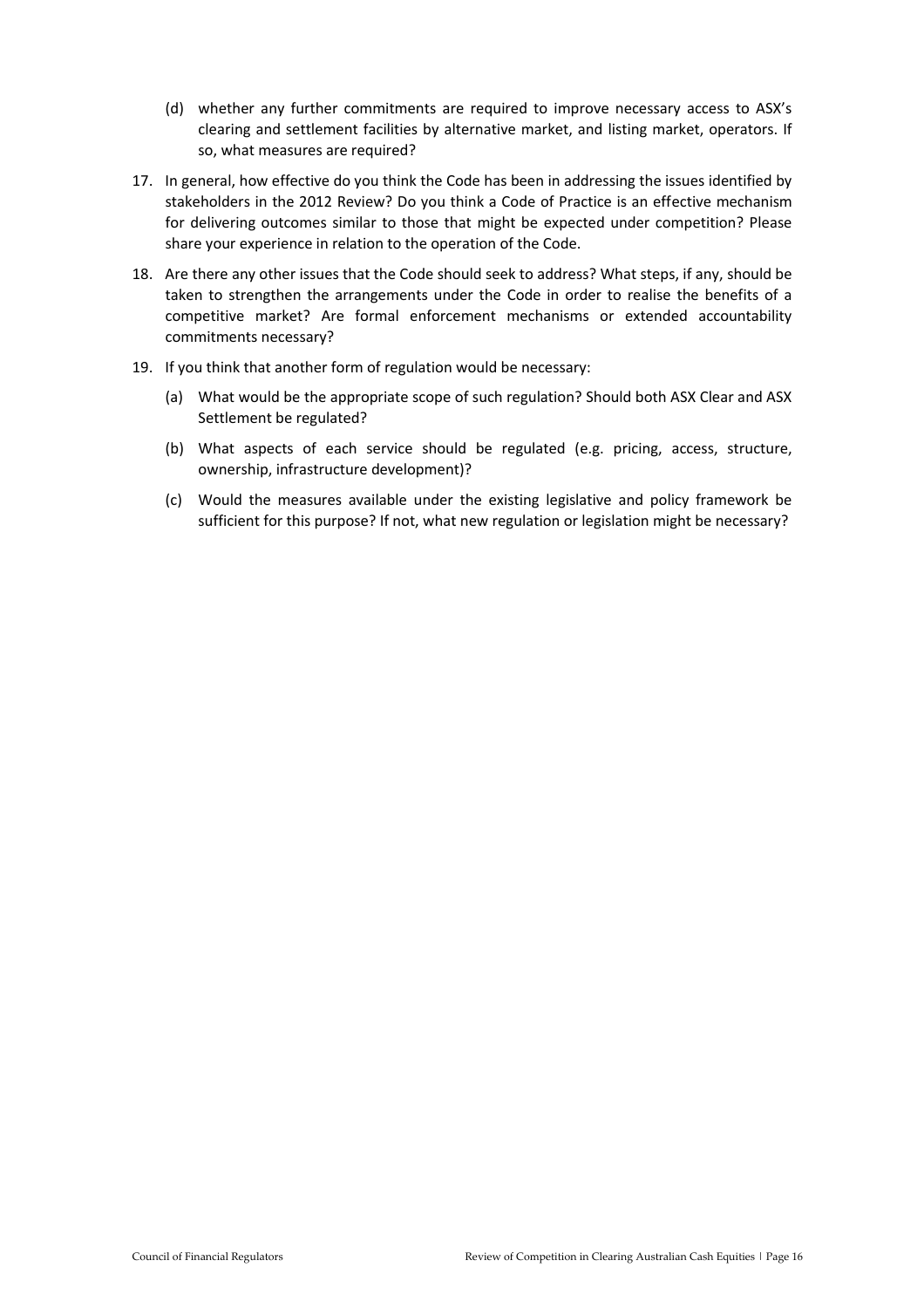## 6. Next Steps

This Consultation Paper seeks stakeholder feedback on the general issues and consultation questions posed in relation to competition in the clearing of Australian cash equities.

The Agencies intend to meet with interested stakeholders during the consultation period. Submissions and expressions of interest in meeting with representatives of the Agencies should be directed to the Australian Treasury, using the contact details at the beginning of this paper.

Following the consultation process, the Agencies will consider the stakeholder submissions and will report to the government in due course.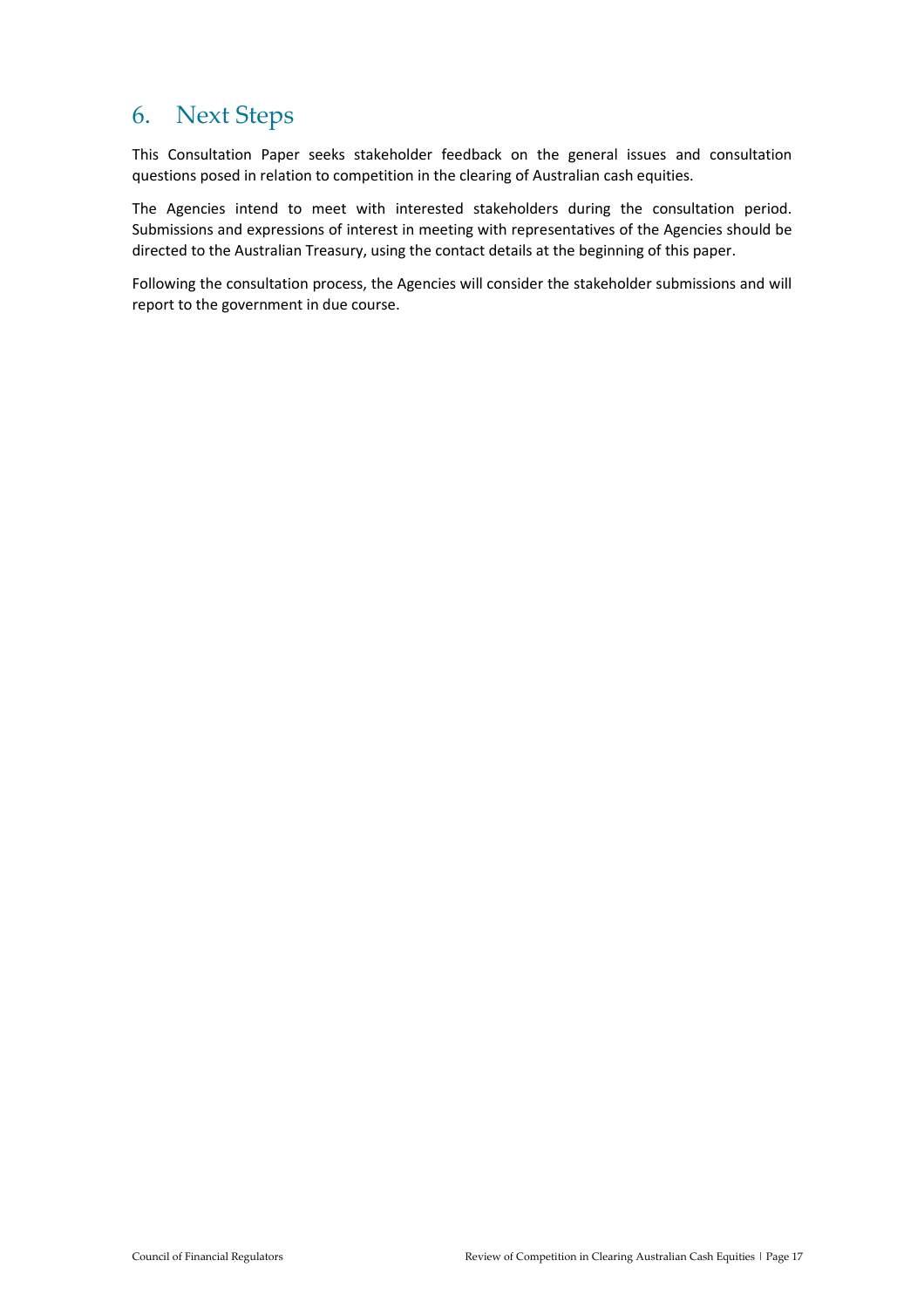# Appendix: Consultation Questions

#### Policy Approaches

- 1. Which policy approach would you prefer, and why?
- 2. Are there alternative policy approaches to those outlined in this paper that you think should be considered by the Agencies? If so, please provide details.
- 3. Are there any other overarching issues that should be taken into consideration?

#### **Competition**

- 4. What particular benefits would you expect to arise from competition in the clearing of Australian cash equities? What level of fee reduction, or specific innovation in product offerings or service enhancements would you expect to arise? Please share any relevant experiences from overseas or in related markets.
- 5. What costs or other impediments might you expect that you, and the industry as a whole, may incur if competition in clearing emerged? Please provide a description of the nature of these costs and any relevant estimates?
- 6. What are your views on the specific risks that competition in clearing could pose to market functioning and financial system stability? Do you think the 'minimum conditions' identified by the Agencies would be appropriate to both promote competition and protect the stability and effective functioning of securities markets? Are there any other conditions that should be considered or other issues that the minimum conditions should seek to address? Please describe these.
- 7. What changes, if any, would be necessary to effectively oversee a multi-CCP environment in the cash equity market (e.g. additional regulatory arrangements)?
- 8. Is there likely to remain a single provider of equity settlement services, either in the short or long term? Should competition in clearing emerge, what implications might this have for the design of the equity settlement facility, the cost of equity settlement services, access to equity settlement for the competing CCP, and future investment in the settlement infrastructure? Would the Code be sufficient to achieve access to equity settlement on appropriate terms, or would an alternative regulatory approach be necessary?<sup>19</sup>
- 9. If competition in clearing emerged, should interoperability between CCPs be encouraged in Australia?
	- (a) How might competition in clearing affect the organisation and conduct of your operations? In the absence of interoperability, would you expect to establish connections to multiple trading platforms and CCPs? If so, would implications such as this diminish the commercial attraction of competition between CCPs?
	- (b) With interoperability in place, would you expect to consolidate clearing in a single CCP? How would this decision be affected by best execution obligations? What effect would interoperability have on the costs that you may expect to incur from competition in clearing?
	- (c) What actions might the Agencies need to take (in addition to the requirements around management of financial exposures between interoperating CCPs specified in the Bank's FSS) in order to ensure that interoperability did not introduce additional financial stability

1

<sup>19</sup> The options discussed in Section 5 of this Consultation Paper for regulating a combined clearing and settlement monopoly are also relevant to regulating a settlement monopoly.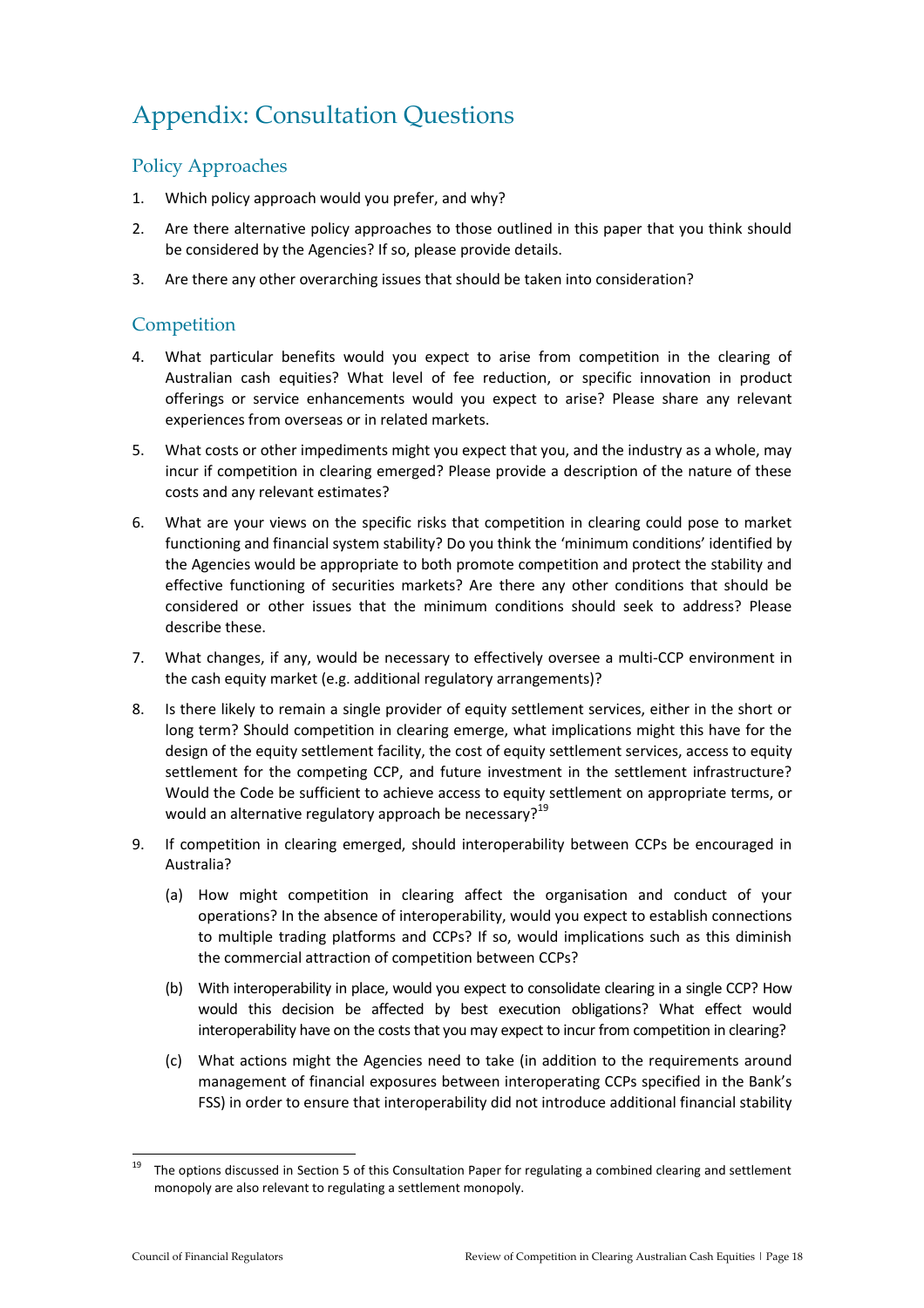risks? Would 'open access' obligations need to be imposed to facilitate interoperable links?

- (d) What are your views on the stability and effectiveness of interoperability between CCPs in other jurisdictions?
- 10. If the moratorium were lifted, would you expect a competing CCP to seek entry to the Australian market in the near future, noting the 'minimum conditions' set out in the Agencies' 2012 Report (refer to Section 4.3)? If competition were permitted but no competing CCP entered the market, at least for a time, should transitional regulatory measures (such as the existing Code) remain in place until such time as competition did emerge?
- 11. If the moratorium on competition were to be lifted, would the threat of competition be sufficiently credible to encourage ASX to retain and adhere to the Code, or would the Code need to be mandated (see Section 5.4)?
- 12. Would you support an extension to the moratorium on competition in clearing? If so, why? What time period would be appropriate before the industry was ready for competition in clearing to emerge?

#### Monopoly

- 13. If competition in the clearing of Australian cash equities were to be deferred indefinitely, what form of regulation may be necessary? Would a self-regulatory regime under the Code be sufficient to deliver the benefits of competition in clearing, or would some other form of regulation be necessary?
- 14. How effective are the governance arrangements under the Code? For example, please expand upon the following:
	- (a) the effectiveness of the Forum and Business Committee
	- (b) the responsiveness of ASX to the issues raised by the Forum and Business Committee
	- (c) the composition of ASX's Boards.
- 15. How effective are the current pricing arrangements? For example, please expand upon the following:
	- (a) the level of transparency of pricing, revenues and costs associated with ASX's cash equity clearing and settlement services
	- (b) the cost allocation policies adopted by ASX
	- (c) whether pricing is comparable with overseas clearing and settlement services.
- 16. How effective are the access provisions under the Code? For example, please expand upon the following:
	- (a) the adequacy of existing access provisions to support competition in trading of ASXsecurities
	- (b) whether the scope of access provisions should be expanded beyond ASX securities
	- (c) whether the information-handling standards implemented under the Code are sufficient to support innovation, by mitigating potential conflicts of interest for ASX staff and management
	- (d) whether any further commitments are required to improve necessary access to ASX's clearing and settlement facilities by alternative market, and listing market, operators. If so, what measures are required?